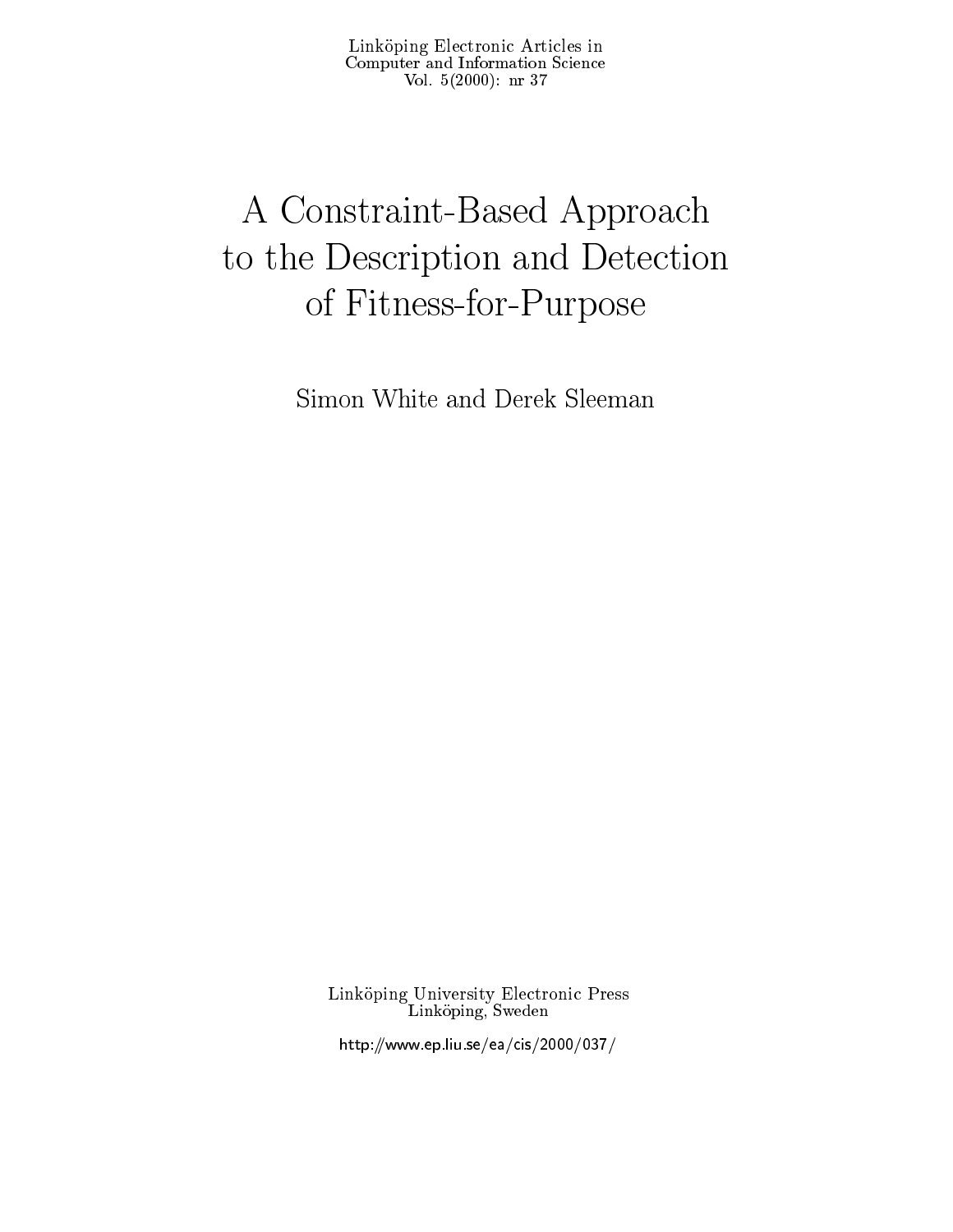Published on December - - by Linköping University Electronic Press 581 83 Linköping, Sweden

### Link-oping Electronic Articles in Computer and Information Science ISSN 1989 - ISSN 1989 - ISSN 1989 - ISSN 1989 - ISSN 1989 - ISSN 1989 - ISSN 1989 - ISSN 1989 - ISSN 1989 - ISSN 1989 - ISSN 1989 - ISSN 1989 - ISSN 1989 - ISSN 1989 - ISSN 1989 - ISSN 1989 - ISSN 1989 - ISSN 1989 - ISSN 1 Series editor: Erik Sandewall

(c)zooo Simon White and Derek Sleeman Typeset by the author using  $\cancel{B}T_F X$ Formatted using étendu style

# Recommended citation

Author- Title- Linkoping Electronic Articles in computer and Information Science Village Village Volcation Science Village Volcation Science Village Volcation http-wwwepliuseeacis December - -

This URL will also contain a link to the author's home page.

The publishers will keep this article on-line on the Internet  $(or its possible replacement network in the future)$ for a period of - years from the date of publication barring exceptional circumstances as described separately

The on-line availability of the article implies a permanent permission for anyone to read the article on-line, to print out single copies of it, and to use it unchanged for any non-commercial research and educational purpose, including making copies for classroom use This permission can not be revoked by subsequent transfers of copyright. All other uses of the article are conditional on the consent of the copyright owner

The publication of the article on the date stated above included also the production of a limited number of copies on paper, which were archived in Swedish university libraries like all other written works published in Sweden. The publisher has taken technical and administrative measures to assure that the on-line version of the article will be permanently accessible using the URL stated above unchanged, and permanently equal to the archived printed copies at least until the expiration of the publication period

For additional information about the Linkoping University Electronic Press and its procedures for publication and for assurance of document integrity, please refer to its whome page of the page of the page of the page of the page of the page of the page of the page of the page or by conventional mail to the address stated above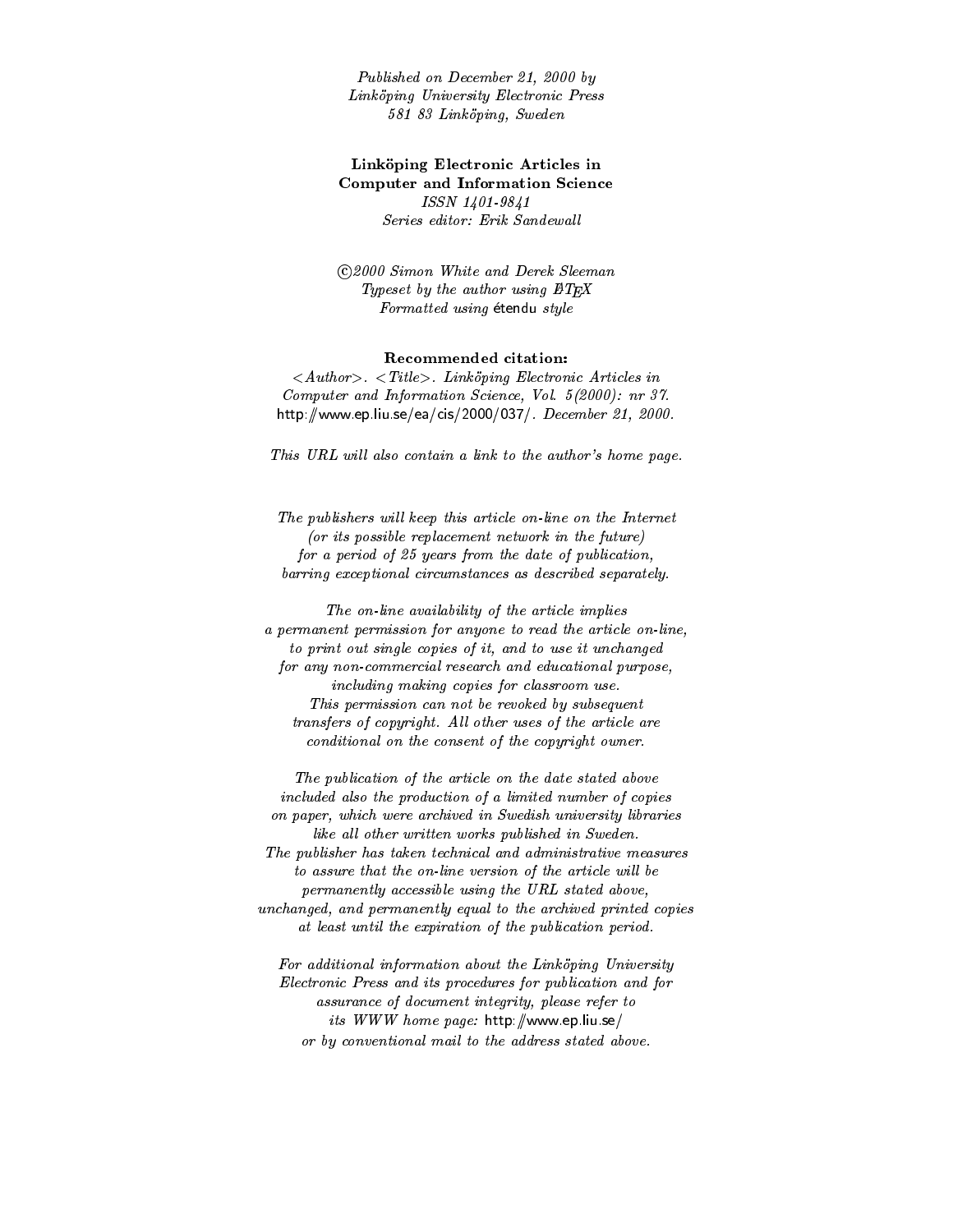# Abstract

This paper introduces the notion of tness-for-purpose presents a tractable, approximate approach to the recognition of fitnessfor-purpose, and describes a working implementation using constraint programming

The property of tness-for-purpose states whether running a software component with a supplied set of inputs can satisfy a given goal Our interest is to assess whether a chosen problem solver, together with one or more knowledge bases, can satisfy a given problem-solving goal. In general, this is an intractable problem. We therefore introduce an effective, practical,  $approxi$ mation to fitness-for-purpose based on the *plausibility* of the goal. We believe that constraint (logic) programming provides a natural approach to the implementation of such approximations. We took the Common LISP constraints library SCREAMER and extended its symbolic capabilities to suit our purposes

# Authors' address

Department of Computing Science King
s College University of Aberdeen Aberdeen, AB24 3UE Scotland UK

emanics (example is a discussed) or a second complete state of the state of the state of the state of the state of the state of the state of the state of the state of the state of the state of the state of the state of the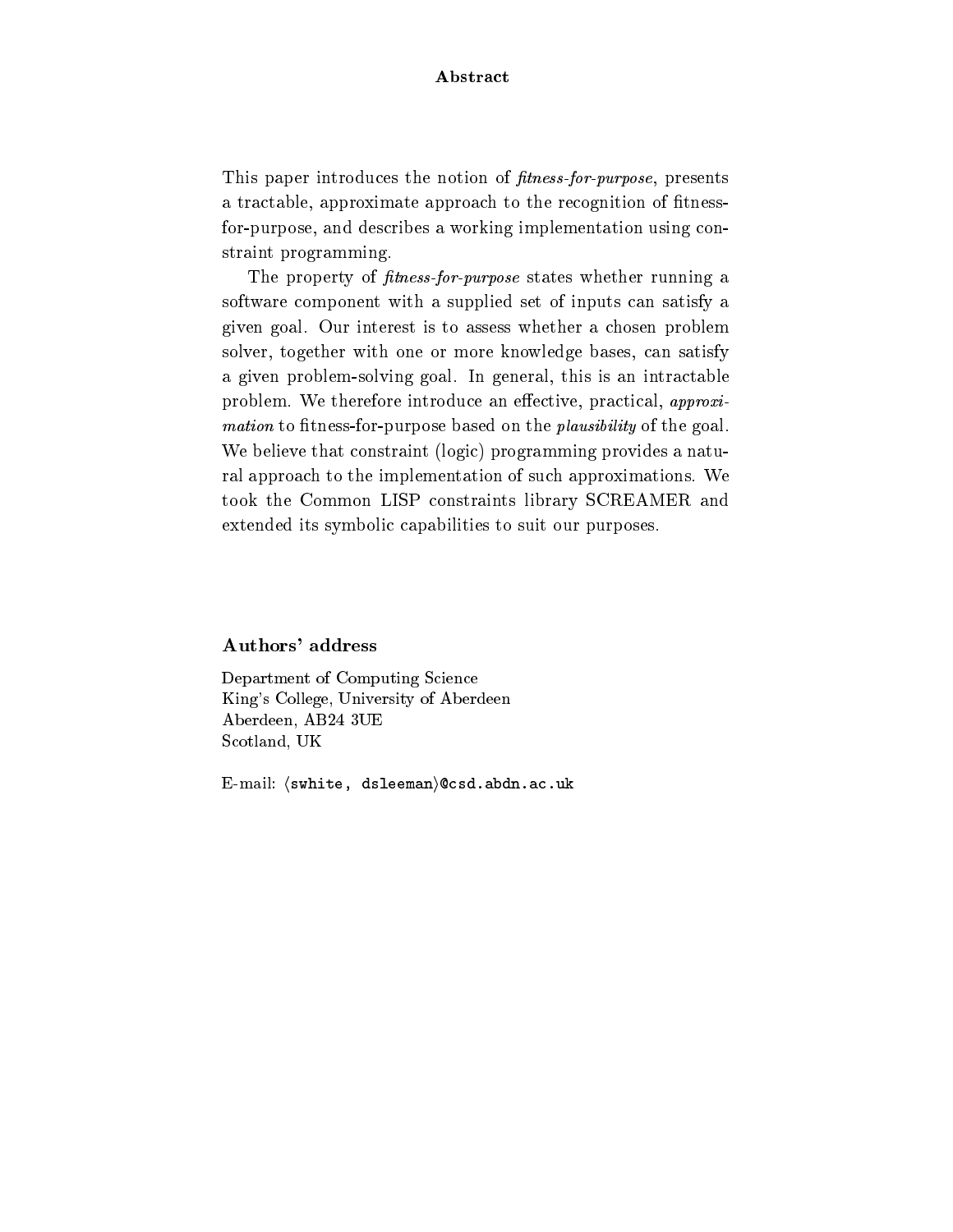# Introduction

The property of *fitness-for-purpose* states whether running a software component with a supplied set of inputs can satisfy a given goal Fitness-forpurpose is related to the notion of competence (Wielinga, Akkermans  $\&$ s var een een some ja with some in portant die een een een aanvangig waarden in die petence describes the general inputoutput relationship of a problem-solver the verication of tness-for-purpose involves a test of a problem solver and a species set is input instances against a given growth cooleration in the second purpose is a *descriptive* notion, because it is applied to an existing system, whereas competence is a *prescriptive* term, applied to a system that is to be built.

Descriptions of tness-for-purpose can enable human- or machine agents to assess the suitability of application of the described component for some particular task Some established approaches to assessing whether a software component is suitable for solving the task at hand are by: *design, test*ing, verification  $\mathcal{B}$  validation, proving properties, and syntactic/structural matching with requirements. Suitability by design aims to develop new components to satisfy requirements. Suitability by testing aims to detect faults in existing components by careful preparation of test case inputs. Suitability by verication validation aims to check whether knowledge-based systems meet their users' requirements by, for example, identifying redundant or conflicting rules in a knowledge base. Suitability by proving properties is potentially more informative. However, when done by hand, it is a difficult and involved process and only feasible for small programs. When automated, it can also be problematic; for example, MacKenzie notes that wholly automatic theorem provers have so far been considered inadequate to the tasks may be a set of the set of the set of the set of the set of the set of the set of the set of the

The semi- automatic assessment of tness-for-purpose is becoming increasingly important for two main reasons. Firstly, as the range and sophistication of software increases, it becomes difficult for a human user to make an informed choice of the best software solution for any particular task. The same point applies equally to domain independent reasoning components such as the problem solving methods PSMs (2 and 12 and 2002) as the problem  $\mathcal{L}$ We believe that a novice user of such components, in particular, could benet greatly from advice generated as a result of a tness-for-purpose analysis Secondly, we observe a demand for software brokers, which, given some software requirements, return either the software itself, or a reference to such software In the model of the community the Ibrow-In the Ibrow-In the Ibrow-In the Ibrow-In the Ibrow-In the Ibr  $B$  intends to build such a broker for the distribution  $\mathbf{I}$ of problem solving components

Recent work on the description of competence includes that of Benjamins et al in the context of the Ibrow- pro ject Benjamins et al Benjamins et al Fensel et al as part of an ongoing investigation into the role of assumptions (Fensel & Schönegge, 1999; Fensel & Schönegge, and Wielinga et al as a methodological approach to the operationalisation of knowledge-level specications Wielinga Akkermans Schreiber We consider Fensels approach to be the nearest to our work because it investigates the *context dependency* of an existing problem solver/ $PSM$ through the discovery of assumptions Our work also investigates the context dependency of problem solvers but through the question of task suitability with the *available* knowledge. Thus, whilst Fensel investigates a problem solving method in isolation of its inputs in order to derive suitability conditions, we take a problem solver together with its inputs and test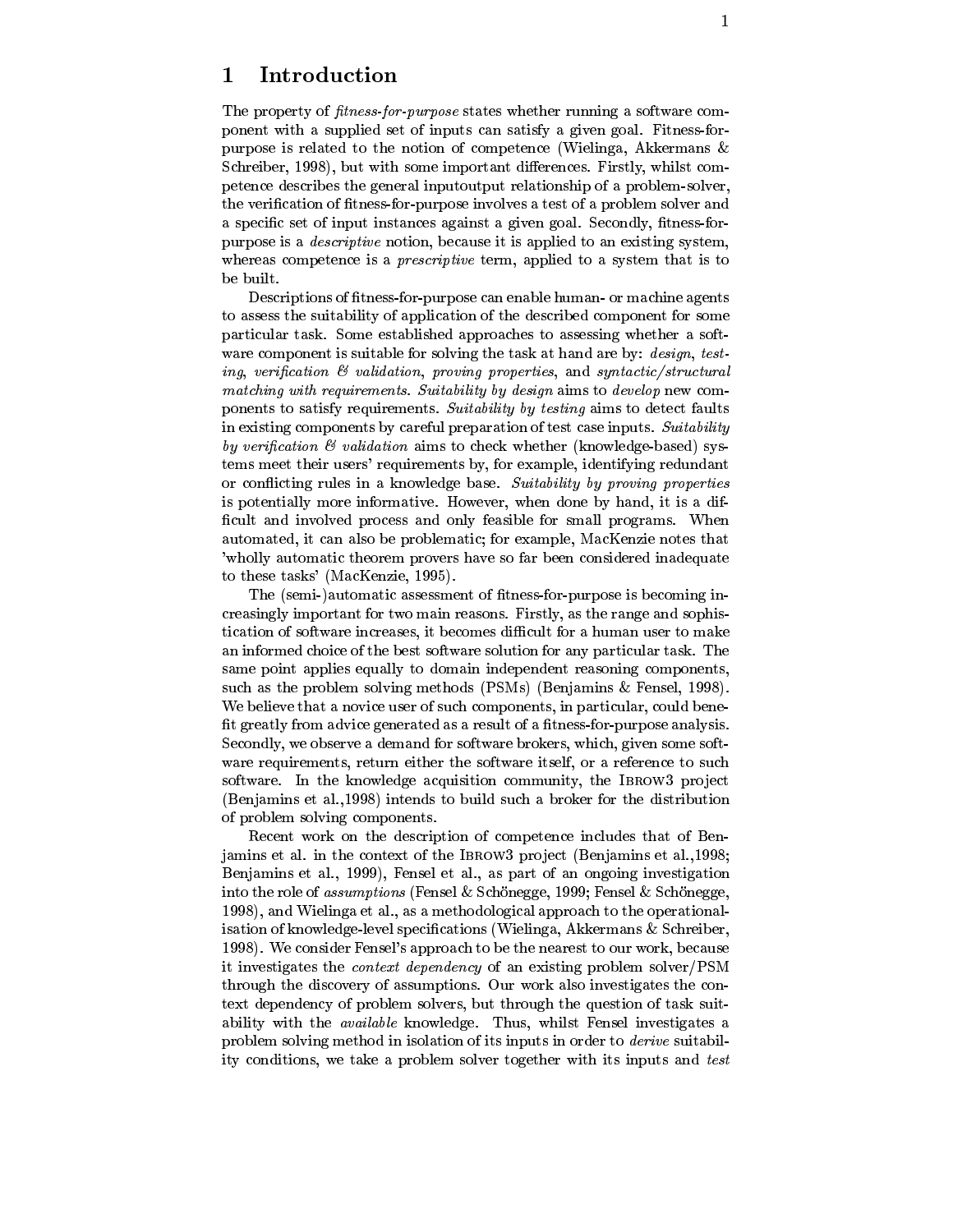

Figure 1: Comparison of the Fensel approach (i), and our approach (ii), to the discovery of problem solving properties

their combined suitability for solving a specific task. Both lines of inquiry are intractable and therefore demand some compromises  $\mu$  and  $\mu$  and  $\mu$ mentation. Fensel's compromise concerns the level of automation of his proof mechanism, which is an *interactive* verifier, rather than a fully automated proof mechanism. Since we would like to generate advice at run-time for the potential user of a problem solver, we compromise instead with the deductive power of our proof mechanism. We believe, however, that what our constraint satisfaction mechanism may lack in expressive power, it gains in its abilities to combine the results of multiple problem solvers (through propagation mechanisms and to run as a batch process figure . Compare to run as a batch process  $\mathcal{L}$ Fensel et al.'s process of assumption hunting with our approach to matching a problem solver to a toolkit user's goal.

Our approach to tness-for-purpose analysis was developed to assist in the generation of advice for novice users of knowledge acquisition tools (solvers in the Muskrat system and the Muskrat system Graner in the Muskrat system Graner Sleep Company) man , white Sleeman White Sleep are the Sleep and White Sleep and white Sleep and white  $\mu$ Muskrat is a MUltiStrategy Knowledge Renement and Acquisition Toolbox that makes it easier for novice users to apply and combine the incorporated software tools to solve some specific task. When generating advice on the application of a chosen problem-solver Muskrat should be able to differentiate between the following three cases for the knowledge bases available to the problem-bases available to the problem-bases available to the problem-bases of the problem-

Case The problem-solver can be applied with the knowledge bases already available, i.e., no acquisition or modification of knowledge is neces-

Case 2: The problem-solver needs knowledge base(s), not currently available the there is a constructed by the second the second control of the second control of the second control of

Case The problem-solver needs knowledge bases not currently available, but the requirements can be met by modifying existing knowledge bases bases of the base of the bases of the bases of the bases of the bases of the bases of the bases of the bases of the bases of the bases of the bases of the bases of the bases of the bases of the bases of the base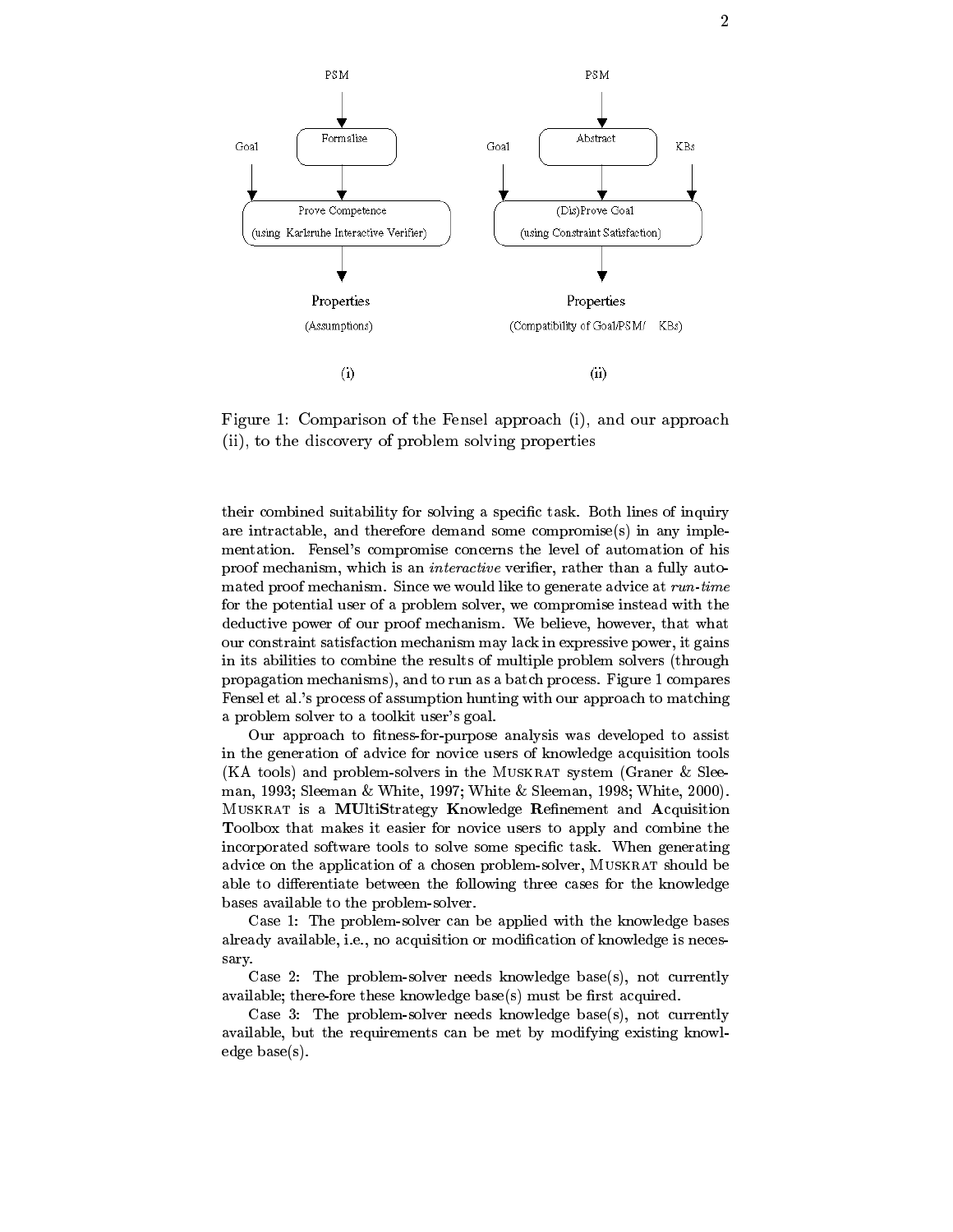The phrase tness-for-purpose and the computational approximation to it, as described in this paper, represents our approach to case 1. We expect subsequent research to investigate issues relating to cases  $2$  and  $3$ .

In the next section, we define more exactly what we mean by fitnessfor-purpose and explain the computational diculties which arise in its analysis. In section 3, we describe how we approach these difficulties by considering an approximation of member for purpose is common that movement tness-for-purpose In section we explain how we are implementing these ideas using constraint logic programming in COMMON LISP. Finally, in section 5 we summarise the ideas, relate them to other work in the field, and indicate some possible directions for future work

#### $\overline{2}$  $Fitness-for-Purpose$

When the advisory subsystem of MUSKRAT addresses the problem of fitnessfor-pur-pose it is in eect posing the question Is it possible to solve the given task instance with the available problem-solver knowledge bases and KA tools?". Clearly, this is a very difficult question to answer without actually running the problem-solver regardless of whether the answer is generated by a human or a machine. Indeed, the theory of computation has shown that it not possible, in general, to determine whether a program in this case a problem-solver terminates This is the Halting Problem Turing Therefore the only way to arm the suitability of a problem-solver for solving a particular task is to run it and test the outcome against the goal For the purposes of generating advice in a multistrategy toolbox, however, we cannot afford this luxury, particularly since running the problem-district countries to compute the could also the Westerlands Westerlands prefer instead to pose the weaker question "Is it *plausible* that the given task instance could be solved with the available problem-solver knowledge bases, and KA tools?". We have shown that it is possible to demonstrate computationally that some congurations of a task problem-solver existing knowledge bases and KA tools cannot, even in principle, generate an acceptable solution to the task. Such situations form a set of recognisably implausible configurations with respect to the problem at hand. Furthermore, the computational cost associated with recognising this implausibility is in many cases far less than that associated with running the problemsolver

For example, consider a question from simple arithmetic: is it true that  $22 \times 31 + 11 \times 11 + 13 \times 19 = 1091$  : Kather than evaluate the left hand side of the equation straight away, let us first inspect the problem to see if it is reasonable We know that when an even number is multiplied by an odd number, the result is always even; and that an odd number multiplied by an odd number is always odd. Therefore the left hand side of the equation could be rewritten as  $\langle \text{even} \rangle + \langle \text{odd} \rangle + \langle \text{odd} \rangle$ . Likewise, an even number added to an odd number is always odd, and the sum of two odd numbers is always even. Then evaluating left to right, we have  $\langle \text{odd} \rangle + \langle \text{odd} \rangle$ , which is (even). Since  $1097$  is not even, it cannot be the result of the evaluation. We have thus answered the question without having to do the 'hard' work of evaluating the actual value of the left hand side

As another example, consider the truth of the statement 'If Pigs can fly, then I'm the Queen of Sheba', which we write as  $P \Rightarrow Q$ . Given that

For simplicity- we currently assume the application of a single- chosen problem-solver.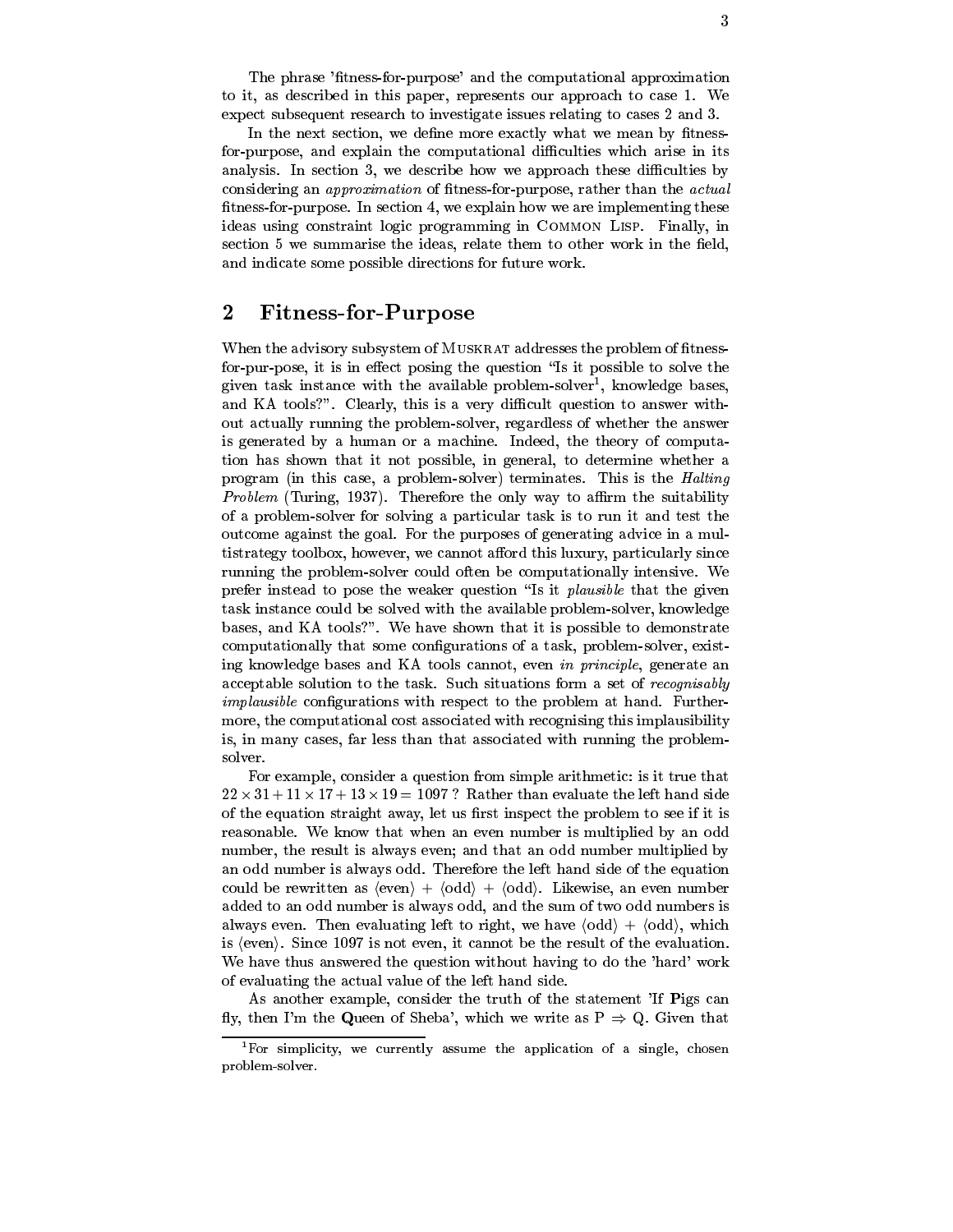the premise  $P$  is false, we can use the truth table for logical implication to derive that the whole statement is true, since any implication with a false premise is true. Notice that we derived our result without having to know the truth of the consequent  $Q$ . In a similar way, it is possible to investigate the outputs of programs in particular problem-solvers without needing complete information about their inputs. This issue becomes important if running a problem solver has a high cost associated with it, such as the time it takes to perform an intensive search- In such cases a preliminary investigation of the plausibility of the task at hand could save much time if the intended problem solver conguration can be shown to be unsuitable for the task. We consider such an investigation to be a kind of 'plausibility test' that should be carried out before running the actual problem solver. The idea was suggested as part of a general problem solving framework , Polya Polya Polya Polya Polya Polya Polya Polya Polya Polya Polya Polya Polya Polya Polya Polya Polya Polya general heuristics for tackling problems of a mathematical nature, including an initial inspection of the problem to understand the condition that must be satisfied by its solution. For example, is the condition sufficient to determine the problem's "unknown"? And is there redundancy or contradiction in the condition? Polya summarised the issue by asking the following:

'Is our problem "reasonable"? This question is useful at an early stage of our work if we can answer it easily. If the answer is difficult to obtain, the trouble we have in obtaining it may outweigh the gain in interest. (Polya, 1957).

It is interesting to note that the arithmetic example given above first abstracts the problem instance to a different 'space' (i.e., from integers to that of odd and even numbers to which a simpler algebra can be applied We note that much of the problem instance detail has been ignored to keep the plausibility test simple. On the other hand, enough detail has been retained for the test to reflect the current problem instance and for it to be useful. In this sense, the plausibility test has *approximated* the task. In the next section, we define a more precise notion of plausibility approximation, and explain how it can be applied to problem-be applied to problem-be applied to problem-be applied to problem-

# The Plausibility Approximation to Fitness for-Purpose

We classify a proposed output value of a problem solver to be one of *im*plausible, plausible, possible or actual. A value that is *implausible* will never be the output of the problem solver. Informally, a *plausible value* cannot be ruled out as a solution through reasoning such as that in the arithmetic or logical examples above A possible valuecan be a solution to the problem in some cases. An *actual* value is the solution in a given case. It is worth noting that all *possible* values are also *plausible*, and any *actual* value is always possible, and hence also plausible (see Figure 2).

<sup>-</sup>Many AI programs perform searches of problem spaces that grow exponen tially with the size of the problem

<sup>&</sup>lt;sup>3</sup>One way to determine whether the plausibility test is useful is to compare the computational complexities of the problem solver and the plausibility test. If the complexity of the plausibility test is lower than that of the problem solver- we might assume it is reasonable to apply the plausibility test first. Unfortunately, this model takes no account of the *utility* of the information gained from the plausibility test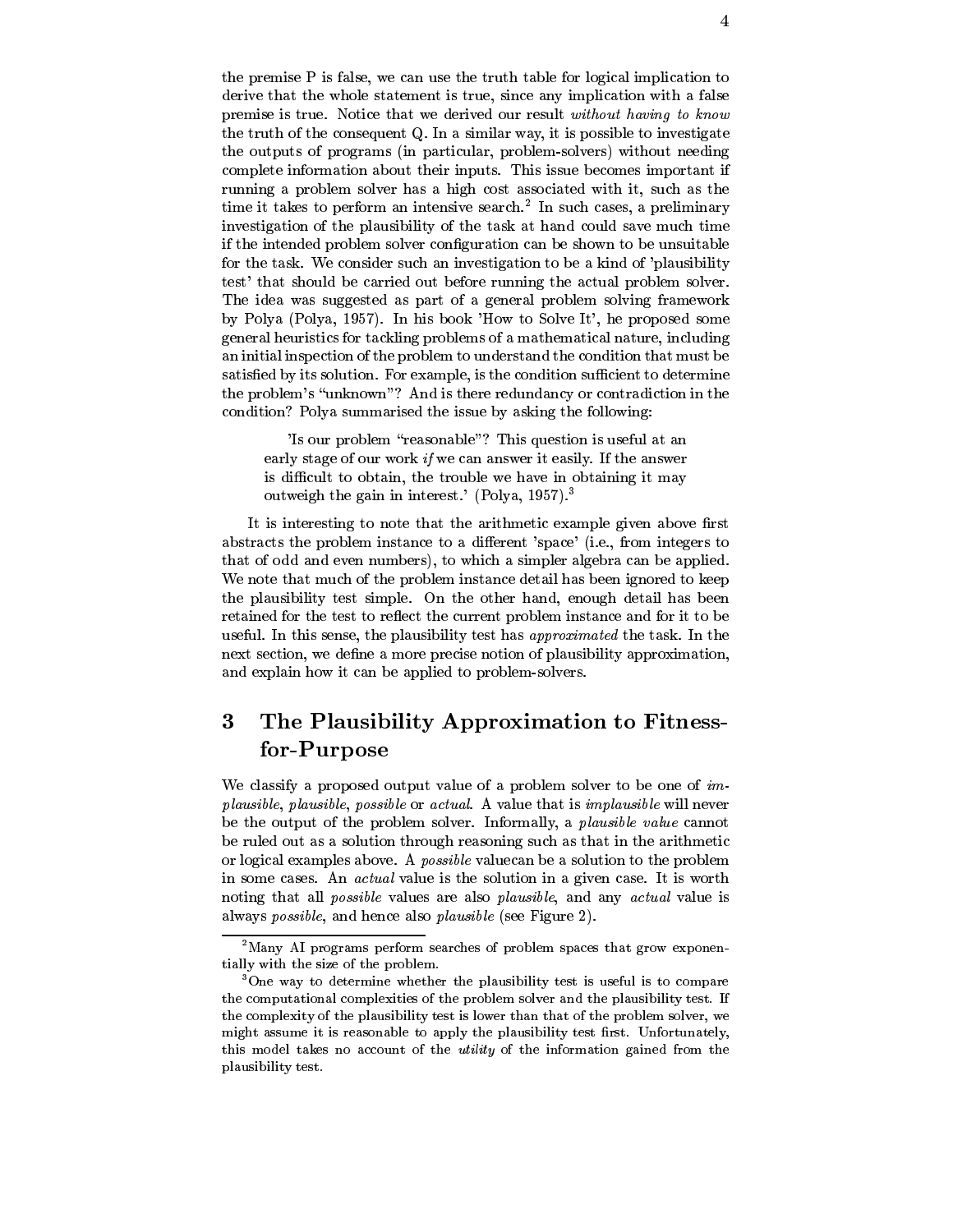

Figure 2: Venn Diagram showing the relationships between plausible, possible and actual values

As an example of this classification, consider the formula for the area of a circle,  $\pi r$ -. Suppose the radius  $r \in [1, 10]$  and therefore  $r^- \in [1, 100]$ . The range of possible values is  $[\pi, 100\pi]$ , but, for convenience, we might approximate  $\pi$  to 3 for estimating the lower bound of the range, and 3.5 for estimating the upper bound of the range This gives the plausible range of  $\pi r$ - as  $\ket{0,000}$ . Note that the range of possible values lies completely within the range of plausible values. When evaluating the expression, an *actual* value might be 78.54.

The set of plausible values is an approximation to the set of possible values, but we define it such that the set of possible values is always contained within the set of plausible values. This guarantees that an implausible value is not possible, so we can approximate the test for a possible value with a test for plausibility. Note that a plausible value may not necessarily be possible - plausible but impossible values are the small sh that slip through the net! Note also that for any gain in computational effort, testing an element for membership of the set of plausible values must be in some sense less expensive than testing it for membership of the set of possible values

# 3.1 Inferences Using the Plausibility Approximation

Our approach recognises that a problem solving task can only be solved if there is at least one member of the possible set of problem-solver outputs that is also a solution to the task. Let us denote the set of acceptable output values ie those that solve the task by goal If the problem solver PS uses the inputs  $I = \{I_1, I_2, ... I_n\}$  in roles  $K = \{K_1, K_2, ... K_n\}$ , then we denote the set of possible problem solver outputs by possible problem solver outputs by possible problem in the set of possible problem in the set of the set of the set of the set of the set of the set of the set of the set of th **Representative Contract Contract Contract Contract Contract Contract Contract Contract Contract Contract Contract Contract Contract Contract Contract Contract Contract Contract Contract Contract Contract Contract Contract** 

We then note the following three lemmas. **Lemma 1:** The goal is only satisfiable if

$$
(\exists p)(p \in \mathbf{possible}_{(PS,I,R)}) \land (p \in goal)
$$

or equivalently

$$
\mathbf{possible}_{(PS,I,R)} \cap goal \neq \emptyset
$$

**Lemma 2:** If  $\mathbf{possince}_{(PS,I,R)} \cap goal = \emptyset$ , then the problem solver *cannot* satisfy the goal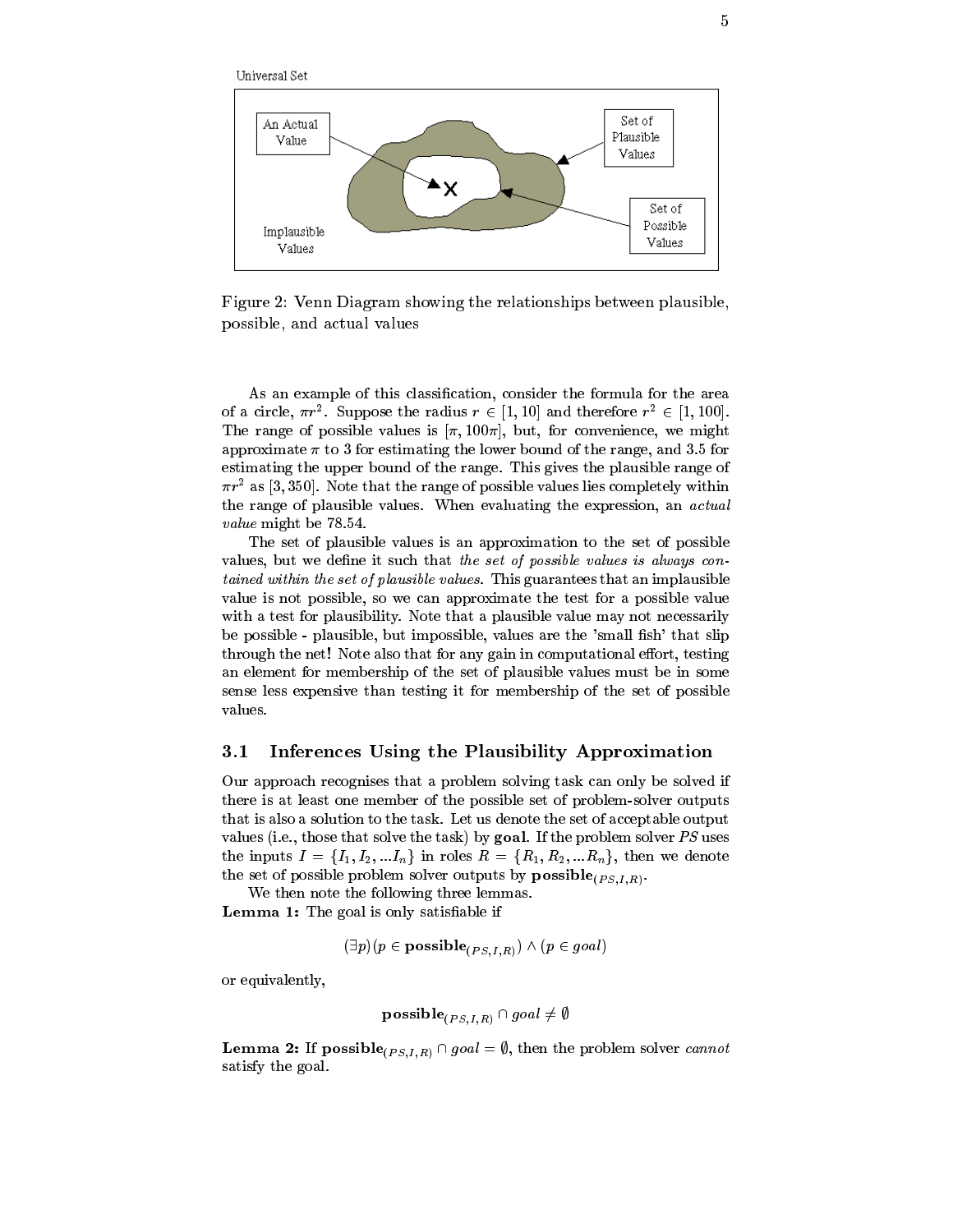

Figure 3: Inspecting the relationship between the problem solving goal and the plausibility approximation

**Lemma 3:** If every possible output value satisfies the goal, i.e.,  $\mathbf{possi}$  ,  $p_{S,I,R}\subseteq goal,$  then the goal  $must$  be satisfied.

The plausibility approximation to possible  $(P|S, I, R)$  is the set of values of values which are plausibly output by the problem solver  $PS$ , given the inputs  $I =$  $\{I_1, I_2, ... I_n\}$  in roles  $R = \{R_1, R_2, ... R_n\}$ . We denote this approximation by plausible $\left(PS,I,R\right)$ , where plausible $\left(PS,I,R\right)$   $\supseteq$  possible $\left(PS,I,R\right)$ . Let us now inspect the intersection **plausible** $_{(PS,I,R)}$   $\sqcup$  *goat*, without additional o possible possible possible possibility of possibility of possibility of the set of possibility of the set of  $\mathbf{F}$ en en de la comunicación de la comunicación de la comunicación de la comunicación de la comunicación de la com

There are four cases to consider see and  $\mathbf{r}$ 

**Case 1:** Goal is *implausible* if **plausible** $\left(PS,I,R\right)$  [goal  $= \emptyset$ . This follows because the plausible set of values contains the possible set of values (by as a social contract of the contract of the social contract of the social contract of the social contract of the  $\mathcal{R}_{R_1} \cap \mathit{goal} = \emptyset \Rightarrow \mathbf{possible}_{(PS,I,R)}$ 

$$
\mathbf{plausible}_{(PS,I,R)} \cap goal = \emptyset \Rightarrow \mathbf{possible}_{(PS,I,R)} \cap goal = \emptyset
$$

It follows from lemma 2 that the goal is unsatisfiable.

**Case 2:** The goal is *plausible* if  $goal \subseteq \textbf{plaussian}(p_{S,I,R})$ . In this case it does not necessarily follow that  $goal \subset \textbf{possible}_{(PS,I,R)}$ . There are two cases to consider - either  $\mathbf{possine}_{(PS,I,R)} \sqcup goal = \emptyset$ , which would imply that the goal is unsatisfiable (from lemma 2), or  $\mathbf{possible}_{(PS,I,R)} \sqcup goal \neq \emptyset$  which leaves the goal plausible from lemma Without knowing the content of possible  $(P\otimes H, R)$  , we do not know which of the two cases applies  $\mathbf{r}_1$ so we must draw the weaker of the two conclusions, i.e., that the goal is plausible

**Case 3:** Goal is *plausible* if **plausible** $\{PS,I,R\}$  | | *goal*  $\neq \emptyset$ , with the same reasoning as for case

**Case 4:** Goal is *satisfied* if  $\mathbf{possince}_{(PS,I,R)} \subseteq goal$ . If the plausibility approximation is completely contained within the goal, then all the possible problem solver outputs must also satisfy the goal That is

 $p$ lausible $\left(PS,I,R\right) \subseteq goal \Rightarrow possible_{\left(PS,I,R\right)} \subseteq goal$ 

Therefore, from lemma 3, the goal must be satisfied.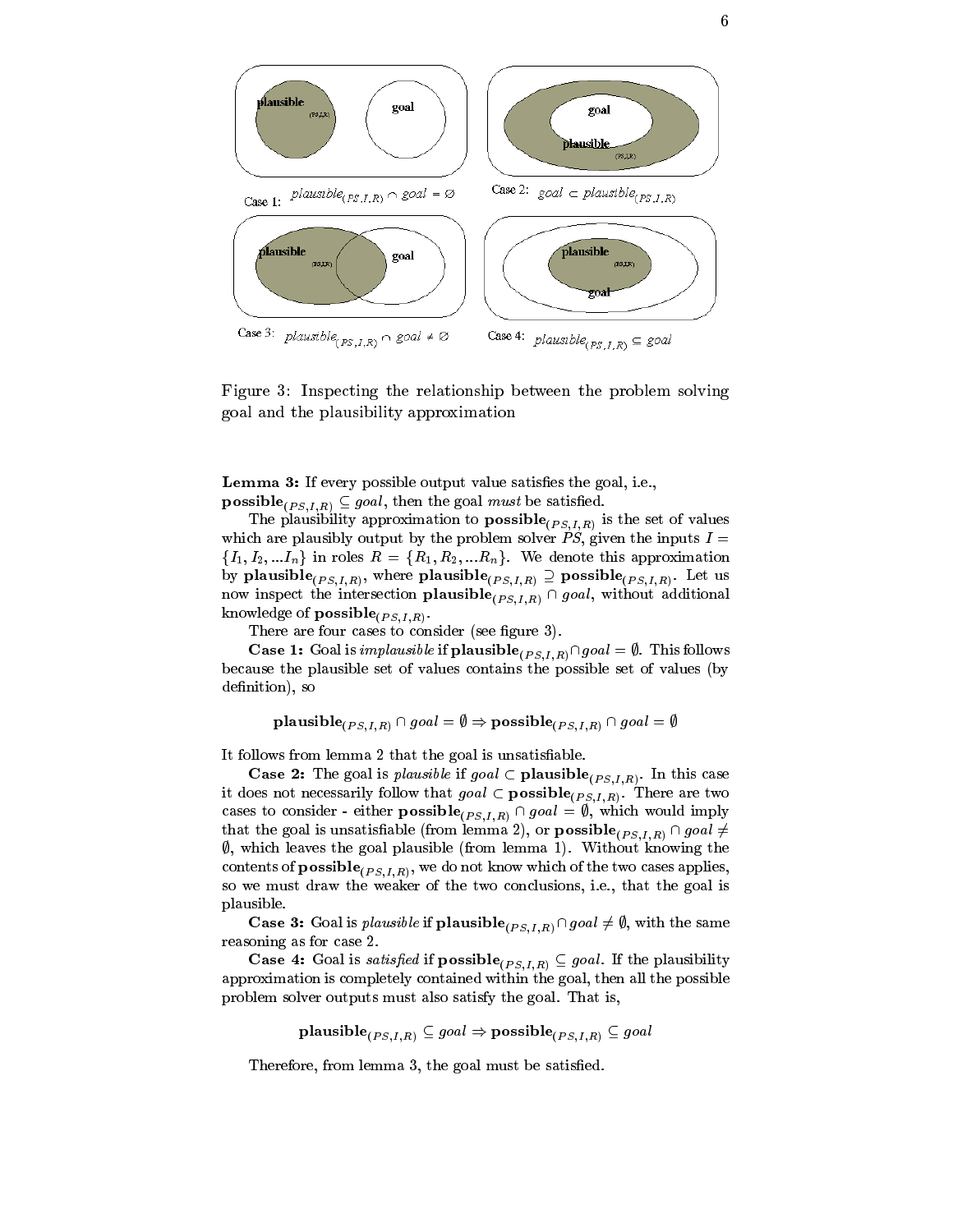# 3.2 Application to Problem-Solving

We are applying these ideas to problem solving scenarios in which a number of knowledge bases  $(\mathbf{A} \mathbf{D}_1, \mathbf{A} \mathbf{D}_2, \dots \mathbf{A} \mathbf{D}_n)$  are assigned input roles

 $(n_1, n_2, ... n_n)$  to a problem-solver, and a desired goal is stated. We call this a problems collect congregations in the side of Figure of Figure 1, which is the figure of  $\mathcal{S}$ at this stage we have made no assumptions about the representation of the knowledge; when we say 'knowledge base' we do not imply a set of rules. Neither do we make any assumptions about the *specificity* of the knowledge bases with respect to the given problem instance. That is, a knowledge base might remain constant over all problem instances, it might change occasionally, or it might change with every instance. In essence, any input to the problem did not have as a knowledge base when  $\mathcal{A}_1$  is the use the use  $\mathcal{A}_2$ knowledge obtained from these inputs and a 'plausibility description' of the behaviour of the problem-solver to generate a set of plausible output values solver than under that scheme a problems solver userspected at street a *program* that, given appropriate inputs, generates the problem solver's plausible output. The description therefore represents a kind of model of the problem solving task it is a metaproblem-solver right hand side of Figure The purpose of building the meta-problem-solver is to determine whether the goal is consistent with the set of plausible values that it generates, because if the goal is *not* consistent with this set, then it will also not be satised by the output of the problem-solver itself In such cases we need not run the problem-solver to test its outcome

But how can this functionality be implemented? In a naive generateand-test approach, we might answer the plausibility question by testing every point in the plausible output set against the goal G. Unfortunately, this is both computationally interesting of  $\mathcal{S}$  in the nables of  $\mathcal{S}$  in the nables of  $\mathcal{S}$ only the modelling of sets of finite size. For a more flexible and computationally more emiclent version, we prefer a *construmi-vased* approach . The idea is that a set of plausible values is represented using constraints The plausibility set could be of infinite, or indefinite, size, such as the set of even counting numbers, or the set of all persons whose surname begins with  $W'$ . To test the plausibility of a given goal, the goal is first represented as a set of constraints These constraints are then applied to the plausibility set generated by a meta-problem-solver If the resulting set is the empty set then the goal was not plausible if the resulting space is non-empty or cannot easily be demonstrated to be empty the goal remains planet in the goal remains planet in the goal remains planet in the goal remains planet in the goal remains planet in the goal remains planet in the goal remains p ble Furthermore unlike the meta-level reasoning required for the halting problem, the question of plausibility, if defined appropriately, can be guaranteed to terminate within a finite number of program steps, because the  $m$ eta-level need only be an *approximation* to the problem solving level.

 $4A$  role represents a way in which an input is used for problem solving. Our notion of a role corresponds very closely to the notion of a knowledge role in common common common common common common common common common common common common common common common commo

<sup>&</sup>lt;sup>5</sup>Consider the whimsical analogy of a man wishing to buy a pair of shoes: he and into and into a book-left pick up the shop-and inspect it for its showqualities the generate and the opposite  $\mu$  and the outset appearance from the outset that bookshops sell books, i.e. the planet in the place is a set of booksthis is not consistent with the goal of buying shoes

Uonsider the case of the halting problem, in which we should like to determine  $\sim$ whether a program runs for the metalevel-the metalevel-the metal, we may choose to runs the program for some given length of time to see what happens If the program halts with the allotted time-then we know that it halts Otherwise it halts Otherwise it halts Otherwise it remains plausible that it runs forever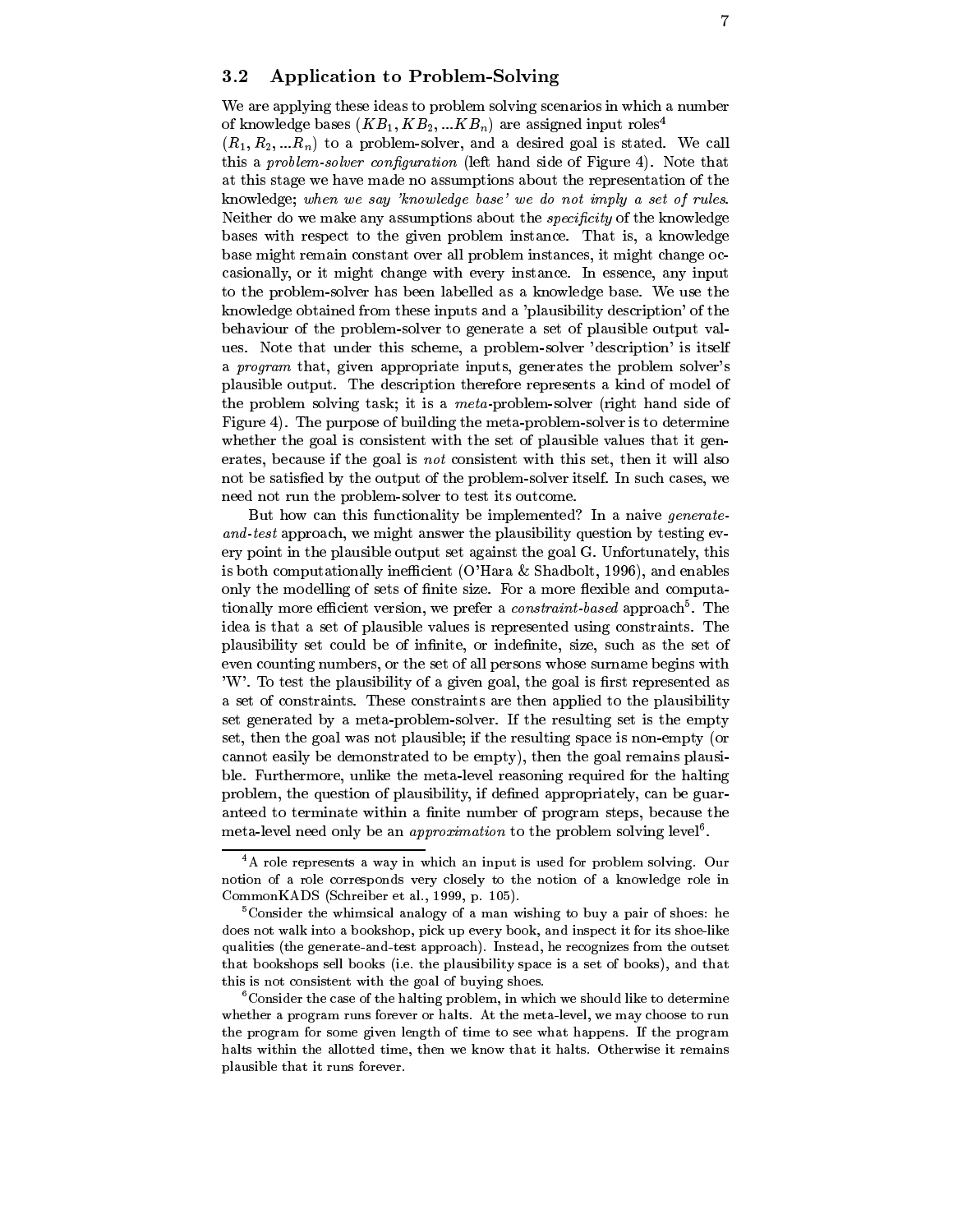

Figure 4: Problem-solver and Meta-problem-solver Configurations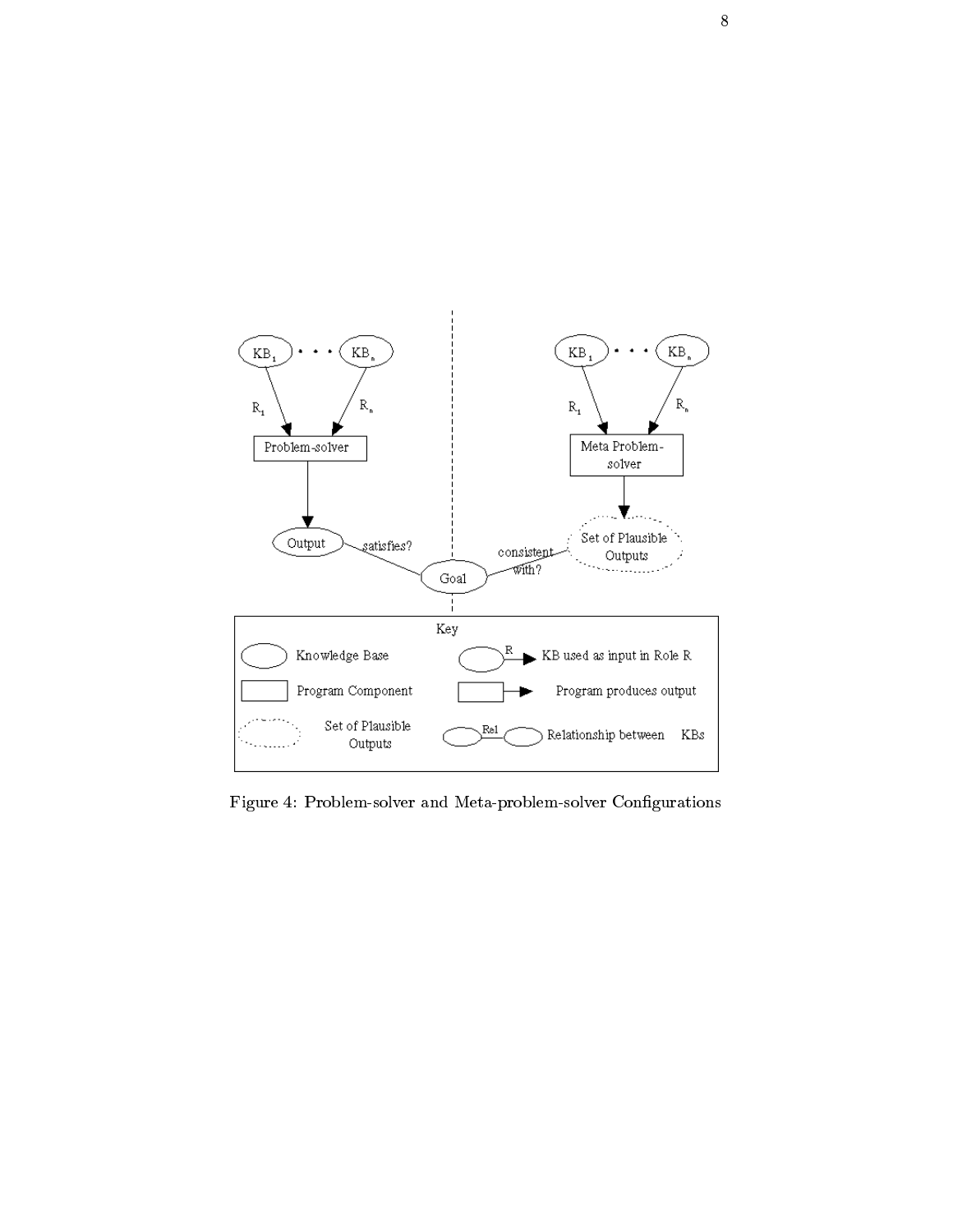Note that the plausibility refers to the combination of knowledge bases their problems and the species and the species  $A$ s and the species and the species  $\cdots$ KB-role pairings might take a considerable amount of time we make this process more efficient by assigning preconditions to each problem solving role, and first checking that these are fulfilled before conducting a plausibility test. However, note that in some cases we may still have to explore a number of KB-role combinations before deciding that no plausible solution exists

More general scenarios are also possible, since a plausibility set generated by one meta-problem-solver can also be used as an input to a further meta-problem-solver When cascading descriptions in this way the approximate input to the second meta-problem-solver is used to generate a further approximate output. Note that the approximation generated by the second meta-problem-solver is less precise` than when particular inputs are given. Nevertheless, the generated plausible output set may still contain enough knowledge to answer some interesting questions about the combination of problem-between the control of the control of the control of the control of the control of the control of the control of the control of the control of the control of the control of the control of the control of the control

# 4 Implementation Approach

We mentioned earlier that we prefer a constraint-based approach to answering the question "Is the goal G contained in the set of plausible output values,  $P$  ?". In fact, it is crucial to the implementation that constraints derived from the goal can be used to reduce the size of the plausibility set without  $enumerating$  it. This technique makes the plausibility test less expensive than running the problem-solver search shows the whole space does not have to be explored to determine whether a goal is implausible. It also leads one naturally to consider an implementation using constraint logic programming. As the tools we wished to model and the rest of the MUSKRAT framework were already implemented in Common LISP, we implemented the purpose and province to the state of purpose using screamer a constraint logic programming library for COMMON LISP (Siskind  $\&$  McAllester, a Siskind McAllester by the siskind between  $\mathbf{N}$ 

# 4.1 A Brief Introduction to SCREAMER and SCREAMER+

SCREAMER introduced two paradigms into COMMON LISP: firstly, it introduced a non-determinism similar to the backtracking capabilities of PRO-LOG. Secondly, and more importantly for our purposes, it used these backtracking capabilities as the foundation for a *declarative constraints* package. The SCREAMER constraints package provides LISP functions that enable a programmer to *create constraint variables*, (often referred to simply as *vari*ables, assert constraints on those variables and search for assignments of values to variables that are consistent with the asserted constraints.

Although Screamer forms a very good basis for solving numeric constraint problems in COMMON LISP, we found it less good for tackling problems based on constraints of a more symbolic nature. We therefore extended the SCREAMER library in three major directions: firstly, to improve the expressiveness of the library with respect to constraints on lists; secondly, to

<sup>&</sup>quot;Strictly speaking, this should read 'no more precise'.

 $8$  Version  $3.20$ , available at the time of writing from http-wwwcisupenneduscreamertoolshomehtml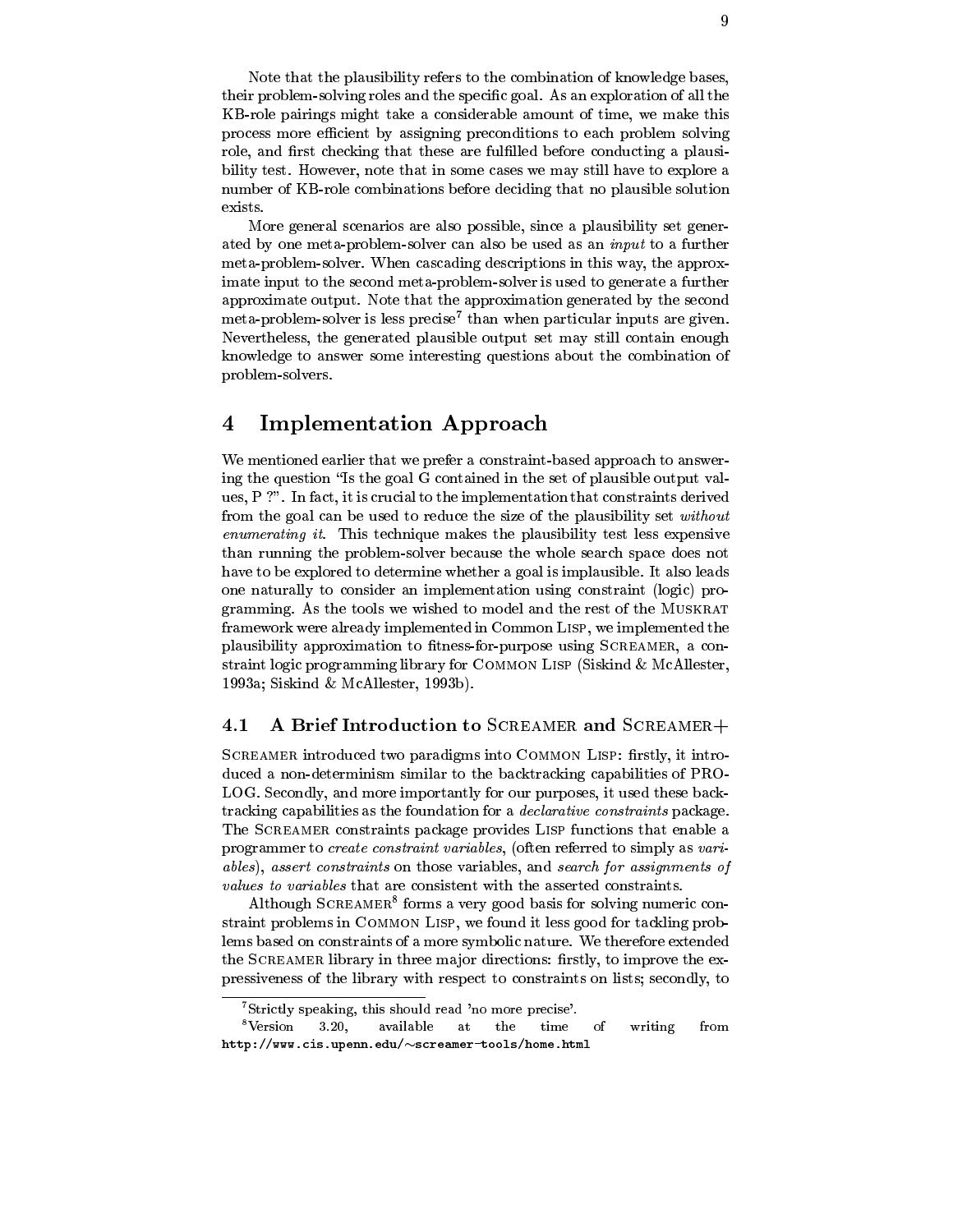introduce higher order constraint functions such as constraint-oriented versions of the LISP functions every, some, and mapcar; and thirdly, to enable constraints to be imposed on  $CLOS<sup>10</sup>$  objects and their slots. We called the extended library  $S$ CREAMER+. A more detailed account of  $S$ CREAMER+ is given in our technical report (White  $&$  Sleeman, 1998).

In the next sections, we outline an approach to the construction of metaproblem-solvers and provide and provide and provide and example of its usage to model the tness-for-purpose of the set-pruning problem-solving method

# 4.2 Building a Meta-Problem-Solver

To capture a description of a problem solver in terms of its inputs and outputs, we propose that the MUSKRAT developer performs the following activities

- $\bullet$  -micit the necessary properties of each of the problem solver's input roles, and express those properties as constraints.
- $\bullet$  -micit the properties necessary for inter-role consistency, and express those properties as constraints across the input roles
- $\bullet$  -micit guaranteed properties of the problem solver's output(s),  $\bullet$ and express those properties as constraints. Often, properties of the output, and input roles are the index of the input roles.

These three sets of constraints three sets of the meta- problem-  $\mathbb{R}^n$ solver. The aim of the process is to collect constraints that capture detailed glass-box knowledge of the problem solver Once captured this knowledge can subsequently be made available as "black box knowledge" to a user of the MUSKRAT toolbox. The acquisition of these constraints is a *once-only* activity because the problem solver description is also goal-independent In other words the same meta-problem-solver can be reused for the tnessfor-purpose verication of dierent knowledge bases for dierent tasks

 $N$  -role assignments that initially there may be may be matter that in the many plane  $K$ so the verication of tness-for-purpose represents a search sub ject to the above-the space constraints in the space of the space of the space of the space  $\mathcal{A}$ known input roles of the problem solvers

# 4.3 Example - Set Pruning

As an example of the approach, consider the set pruning method (Benjamins et al Groot ten Teije van Harmelen This method iterates over the members of a set, removing those members that do not exhibit a given property. It can therefore be regarded as a simple filter. A problemsolver with this functionality can be written in LISP as follows:

```
definition and the property in the set of the set of the set of the set of the set of the set of the set of th
       remove-
if-
not test input-
set
```
The set-pruning functionality can be demonstrated as follows

<sup>&</sup>lt;sup>9</sup>A 'higher order function' is a function that accepts another function as argument.

 $\lnot$  CLOS is the *Common Lisp Object System*, a specification of functions to enable object the interesting in List of the Was adopted by the ANSIS Contract of the ANSIS Contract of the AN committee X3J13 in 1988 as part of the COMMON LISP standard.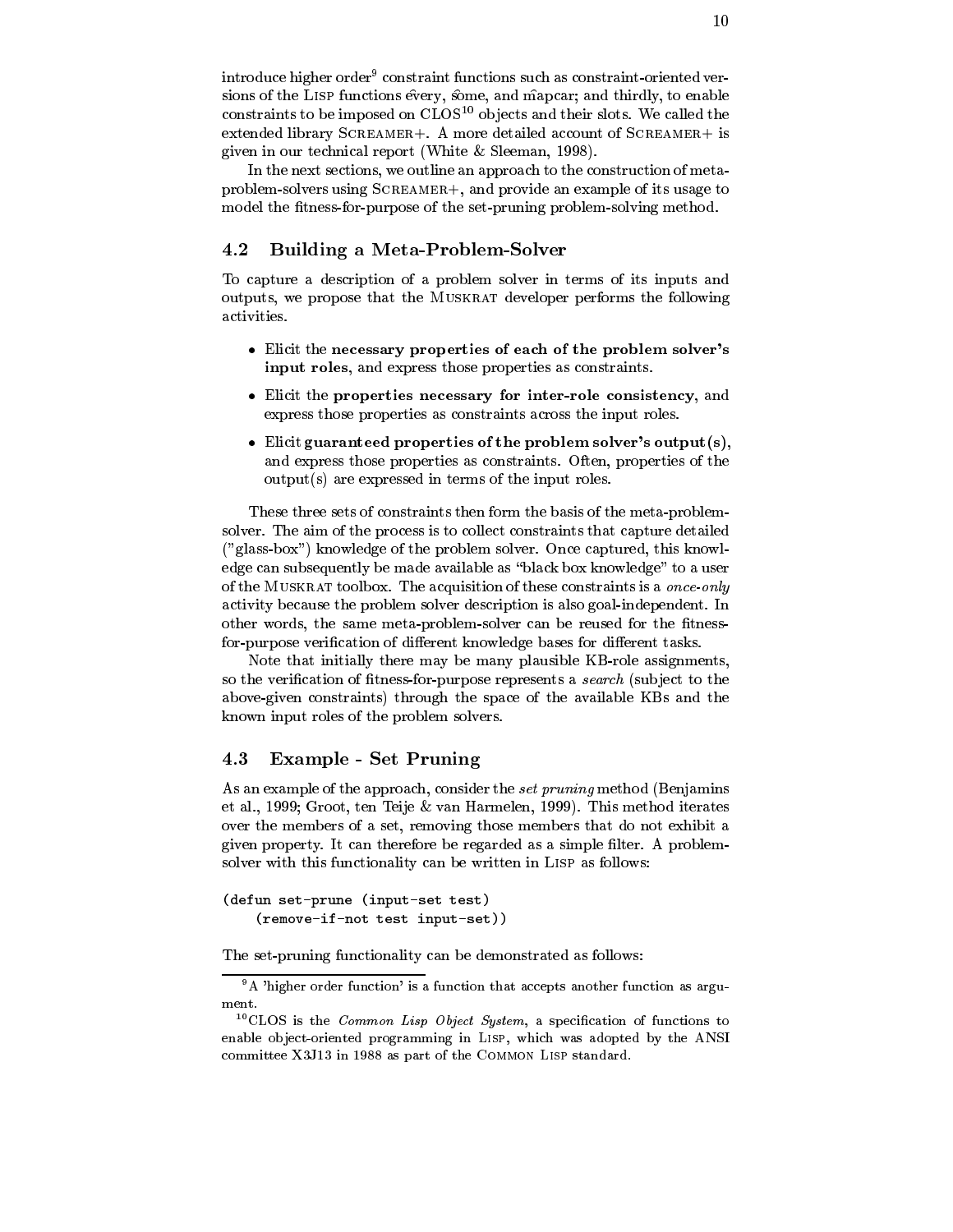```
;;; Create a set for testing (represented by a list)
s = \frac{1}{2} and the total method to the set of \frac{1}{2}(2 T0 22 TW0 "too") Prune away all the non-
integers
set-
prune my-
set 	integerp
```
 $(2 22)$ 

The important issue here is not writing the problem solver itself, but the ability to describe the problem solver with a meta-program We now according a meta-cording to the solver according to the guidelines set out in sections. solver and the metal behavior that the metal problem-the metal to prove the metal to prove the implausibility of a problem solving goal

#### 4.3.1 Necessary Properties of the Input Roles

The set pruner accepts two inputs: a set to be pruned, and a test, which each member of the output must satisfy. In our implementation, the set is represented by a list, and the test is represented by a function. In this case, the property for a plausible role can be succinctly represented as a Lisp type - the role of a set can be dened as a synonym for the Lisp type list

```
definition of the plane and the planet of the contract of the set of the set of the set of the set of the set of the set of the set of the set of the set of the set of the set of the set of the set of the set of the set of
                      'list)
```
listen og starte og starte og starte og starte og starte og starte og starte og starte og starte og starte og

We define a plausible test as any function or CLOS method of one argument The corresponding type for a plausible test can be dened in Allegro Common Lisp as follows

```
;;; Predicate to check whether given function accepts
;;; a single argument
defunction function and function function and arguments of the contract of the contract of the contract of the contract of the contract of the contract of the contract of the contract of the contract of the contract of the
       (\text{let } ((args (arglist f)))cond
                       \lambdalength argument argument argument argument argument argument argument argument argument argument argument argument argument argument argument argument argument argument argument argument argument argument argument arg
                      ((\text{member } (car args) \lor (\& \text{rest } \& \text{optional}))) t)(t \text{ nil})));;; Defines a specialisation of the function type for
;;; functions of one argument
deftype plant in the plant of the plant of the plant of the plant of the plant of the plant of the plant of the
```
These definitions allow us to constrain an input to be either a planusible-set or a plausible-set or a planusible-set or a planusible-set or a planusible-set of the set of th

#### 4.3.2 Properties Necessary for Inter-role Consistency

For inter-role consistency we check the mutual compatibility of the test and the set. These two inputs would be inconsistent, for example, if the test is for the primeness of a number-- the set contains strings as well as numbers:

and function satisfies one-function-function-function-function-function-function-function-function-function-function-function-function-function-function-function-function-function-function-function-function-function-functi

 $\lceil$  - Note that technically, CLOS methods are also classified as functions.

<sup>-</sup> We make the distinction between the property of *primeness*, which can only meaningfully be applied to an integer; and the property of being a prime number, which can be applied to any type (but nonintegers would always return the value false As the given test is for the primeness of an integer- inconsistencies can arise and a test for inter-role consistency is appropriate.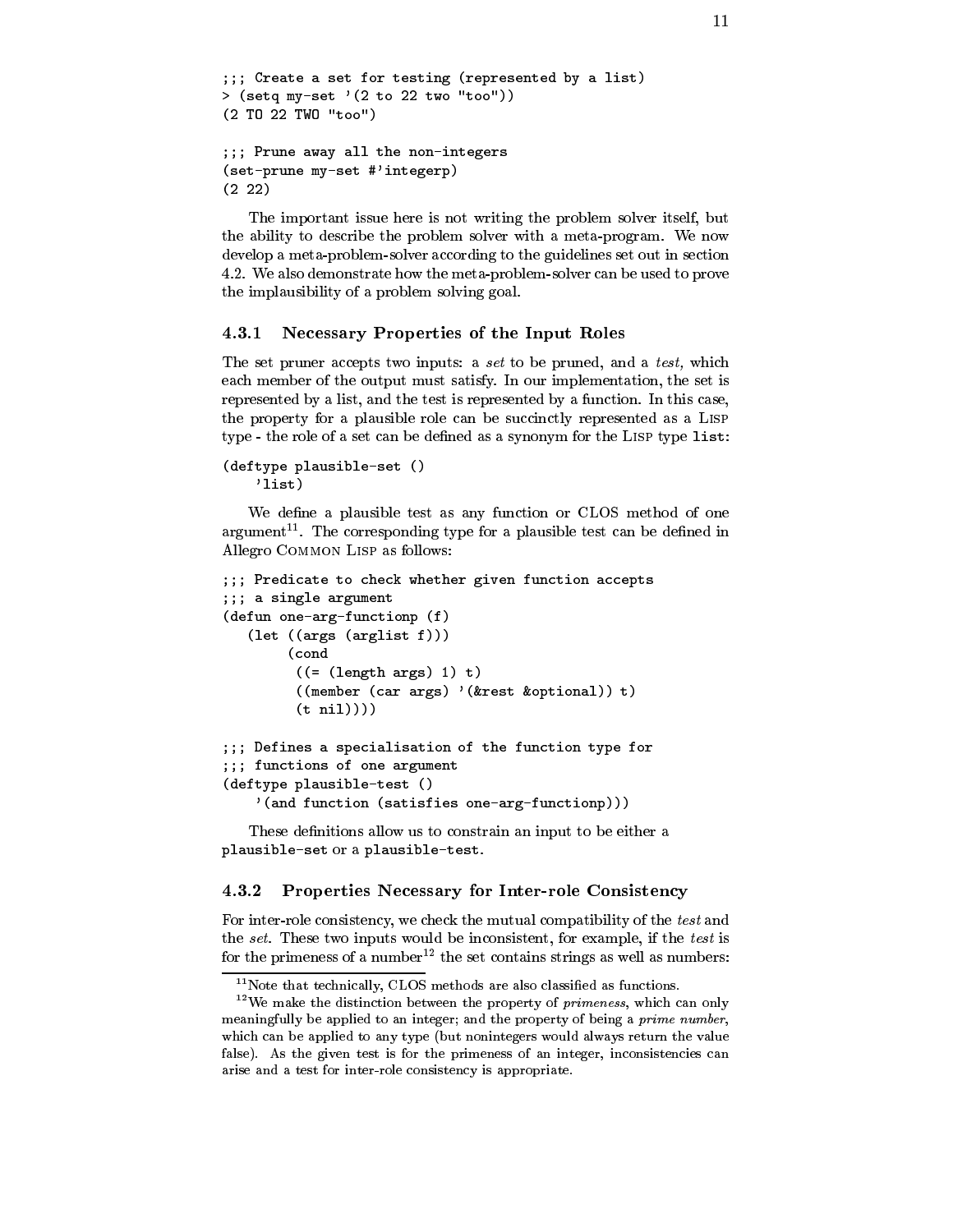```
(defmethod prime p (n integer))(setq n (abs n))\lambda and \lambda is the prime property that \lambda(unless (evenp n)
     (do ((divisor 3 (+ divisor 2))) ; check odd numbers from 3
          ((\text{divisor} (sqrt n)) t) ; up to root of n
       (when (zerop (mod n divisor))
           return-
from primep nil
;;; Assign test1 to be our implemented test for primeness
> (setq test1 #'primep)
;;; Assign set1 to be a plausible set which includes a string
> (setq set1 (list 0 5 "m"))
(0 5 "m");;; Assign test1 to be our definition of primep
> (setq test1 #'primep)
;;; Demonstrate that errors can occur if the test cannot be
;;; applied to every member of the set
set-beneficient set teste teste teste teste teste teste teste teste teste teste teste teste teste teste teste
Error: No methods applicable for generic function
	STANDARD-
GENERIC-
FUNCTION PRIMEP with args m of
                                                classes (STRING)
\sim \sim \sim\mathbf{v}
```
However a meta-problem-solver can recognise the condition of inter-role inconsistency that causes such an error. For the example of primeness, the idea can be realised by introducing a new function, called testable, which returns true T if the given test can be applied to a supplied argument and false NILLE NILLE NILLE NILLE NILLE NILLE NILLE NILLE NILLE NILLE NILLE NILLE NILLE NILLE NILLE NILLE NILLE NI

```
definition to the set test test for the set of the set of the set of the set of the set of the set of the set of the set of the set of the set of the set of the set of the set of the set of the set of the set of the set of
     Conclude that test is plausible if it is
    ;; not implemented asa CLOS method
    when \mathcal{N} type-function \mathcal{N} and \mathcal{N} and \mathcal{N} and \mathcal{N} and \mathcal{N} and \mathcal{N} and \mathcal{N} and \mathcal{N} and \mathcal{N} and \mathcal{N} and \mathcal{N} and \mathcal{N} and \mathcal{N} and \mathcal{N} and \mathcal{N} an
    return-
from testable tnbsp
   ;; Otherwise inspect the types of input that the method
    ;; accepts to determine plausibility
  dolist element in put-set and set and set and set and set and set and set and set and set and set and set and
      when \sum_{i=1}^n\alpha_i is equipment in the computer of the computer \sum_{i=1}^n\alpha_i is the contract of the contract of the contract of the contract of the contract of the contract of the contract of the contract of the contrac
           return-
from testable nil
   t ; returns true by default
   \rightarrow
```
The function works by considering two cases. Firstly, if the test is a true function is not a CLOS method in a CLOS cannot detect the cannot detect the canonical theory of the control of the control of the control of the control of the control of the control of the control of the control of t expected types of its arguments, and it is not checked further for its compatibility with the given arguments. If, however, the test is implemented as a generic function with one or more CLOS methods then the function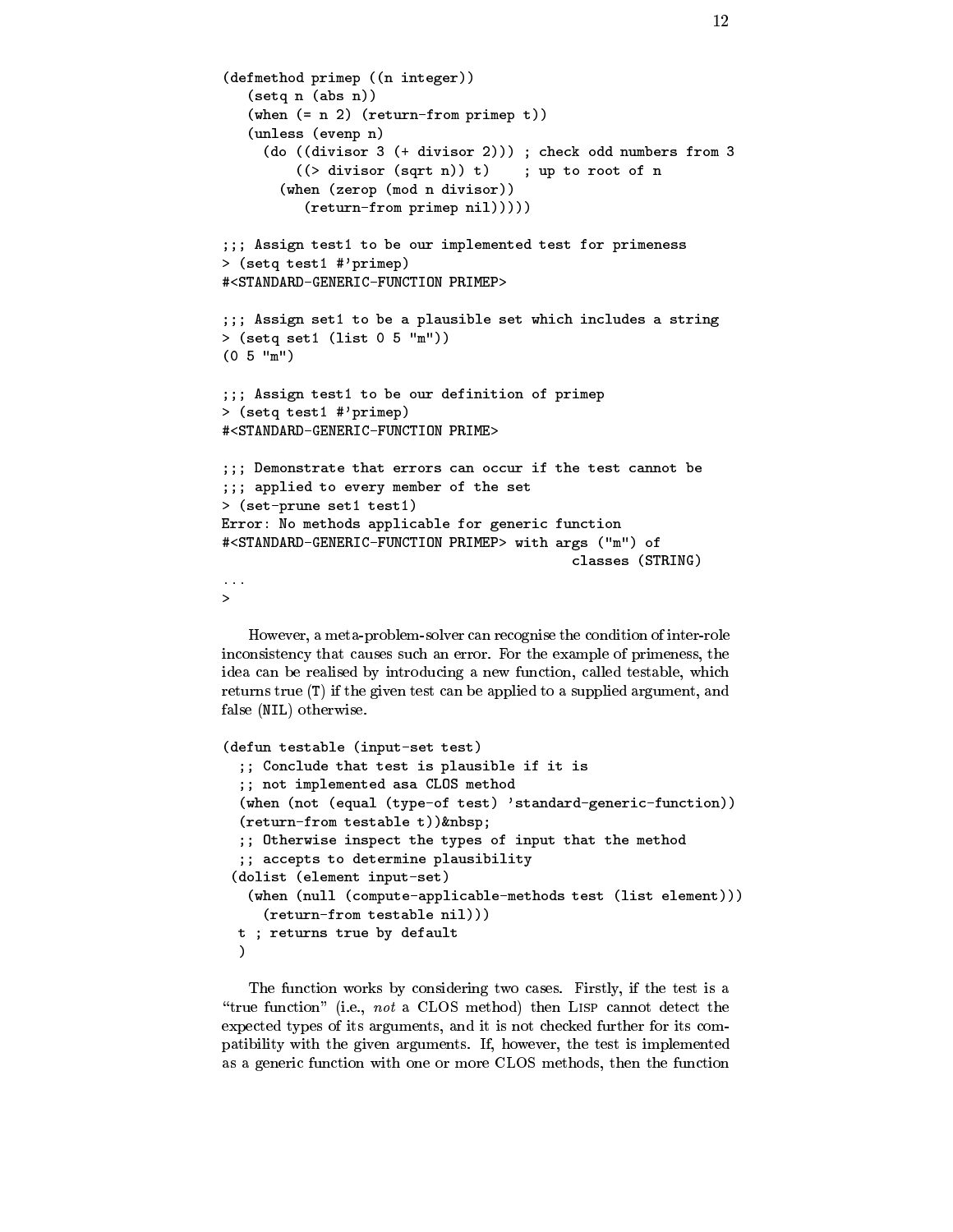determines whether the generic function is applicable to each of the values in the given set That is the function checks whether a method exists that accepts arguments of the same type as the elements of the supplied set Note that in Lisp the generic function approach using defmethod allows for stronger typing of input arguments than the weakly typed defun form The generic function approach therefore provides good support for checking inter-role consistency

Notice that testable has been implemented in a very general way, and does not encode any prior knowledge of the test. Furthermore, it will also be a cheap test to executing the test to executing the test in the test in the test in the test in the test in th can be sure of this because we know that the Lisp system must compute the applicable methods of a generic function with any given arguments before a method can be applied. Also, as this is such an important part of LISP's run-time evaluation system we can be condent that it has been optimised

Given the definition of testable, we can now check whether test1 can safely be applied to each of the members of set1:

```
> (testable set1 test1)
NIL
```
We can also *assert* that test1 be safely applied to all members of set1, as follows. Note that with the value of  $set1$  given above, the assertion fails, as expected

```
(assert! (funcally * 'testable set1 test1))\leftarrow> FAILS
```
#### 4.3.3 Guaranteed Properties of the Problem Solver's Out $put(s)$

When pruning a set, it is guaranteed that:

- $\bullet$  Ine output is of type plausible-set;
- $\bullet$  lne output-set is a subset of the input-set (i.e., output-set  $\subset$  inputset and
- $\bullet\,$  every member of the output-set satisfies the given test.

These three statements are captured by the following three assertions<sup>14</sup>:

```
assert typepv output-
set plausible-
set
assert and the set in put-office output-output-
assert everyv constraint-
fn test output-
set
```
 $13$ I also tried an alternative implementation which only computed the applicability of the test for each distinct element type in the given set. This was a promising approach because an input set may contain many elements of the same type- and the applicable methods would be computed once for each type instead of once per member of the set However- my investigations led me to the conclu sion that this approach was no faster than the given implementation probably because determining the type of a Lisp value is just as computationally expensive as computing a generic function
s applicable methods

 $\lceil$  -Kecall from chapter  $\frak d$  that constraint-in accepts a conventional Lisp function as an argument- and returns a constraintbased function as its result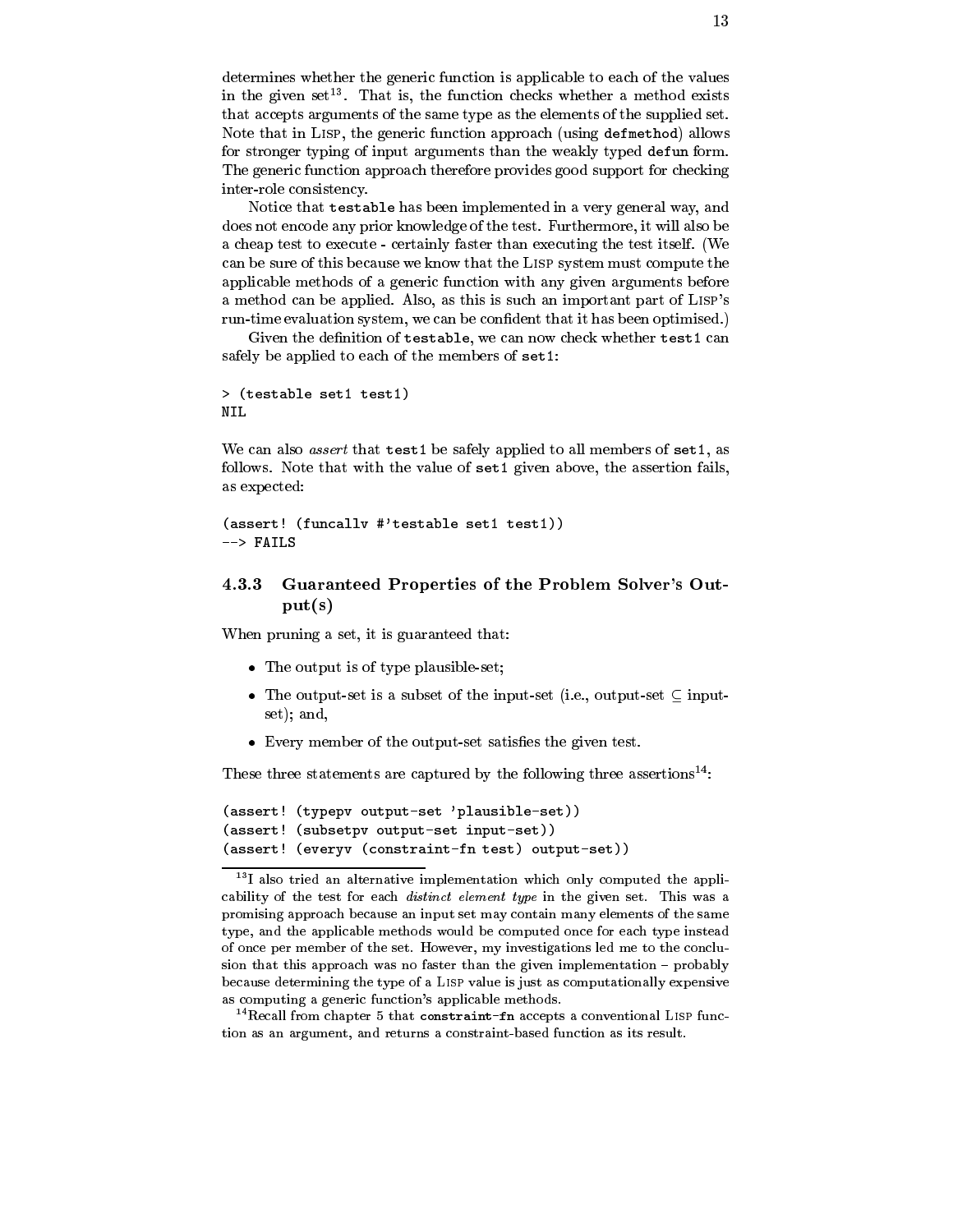By combining these constraints with the constraints given earlier for ensuring satisfaction of role properties and inter-role consistency, the following denition of the meta-pruner is derived

```
definition of the property of the property of the property of the property of the property of the property of the property of the property of the property of the property of the property of the property of the property of 
 variable output-set variable output-set output-
    ;;; Assert properties of input roles
    assert typep, input-independence in production in the set of \mathcal{S}assert typepv test plausible-
test
     Assert inter-
role consistency
    assert funcally assert funcally input-
    ;;; Assert known properties of the output
    assert typepv output-
set plausible-
set
    assert subsetpv output-
set input-
set
    assert event even test output-test output-test output-test output-test output-test output-test output-test out
    set is the return value of the return value of the return value of the return value of the return value of the
  \lambda
```
In this denition the inputs input-set and test correspond to the in $p$  and  $p$  and  $m = 2$  or meta-solver meta-solver solver meta-solver and  $p$ a constraint variable to be used as its output, then asserts the necessary properties of its input roles Next it guarantees the inter-role consistency of its inputs by asserting that the supplied test must be applicable to each member of the input-set Finally the properties of the output are asserted namely that each member of the output-set is also a member of the inputset and that the supplied test is satised by each member of the output-set Note also that a meta-problem-solver must return the constraint variable which represents the plausible output value of the problem solver.

### Verifying Fitness-for-Purpose

solver is interesting about the meta-colored because it enables reasoning about the colored about the colored the output of the problem solver *without executing it*. In particular, many cases in which the problem solver would not satisfy the goal are detected early; for example even before the inputs to the problem solver are considered. We now describe some examples in which failures are detected by the meta-pruner

In the following example, the test  $\#$ 'integerp can meaningfully be applied to all the members of the input set, but the goal data structure  $(3)$ is rejected because it is not a subset of the given input (recall that set1 has the value  $'$  (0 5 "m")):

```
 setq plausible-
output meta-
prune set 	integerp
planet in the set of the set of the set of the set of the set of the set of the set of the set of the set of t
assert et al. of the contract plant of the contract of the contract of the contract of the contract of the con
```
Here the symbolic argument not-a-function representing the test is not a function, and is therefore incompatible with the expected type plausible-test

```
meta-
prune   m not-
a-
function
```
In this example the supplied test for whether an integer is prime cannot meaningfully be applied to all the members of the input-set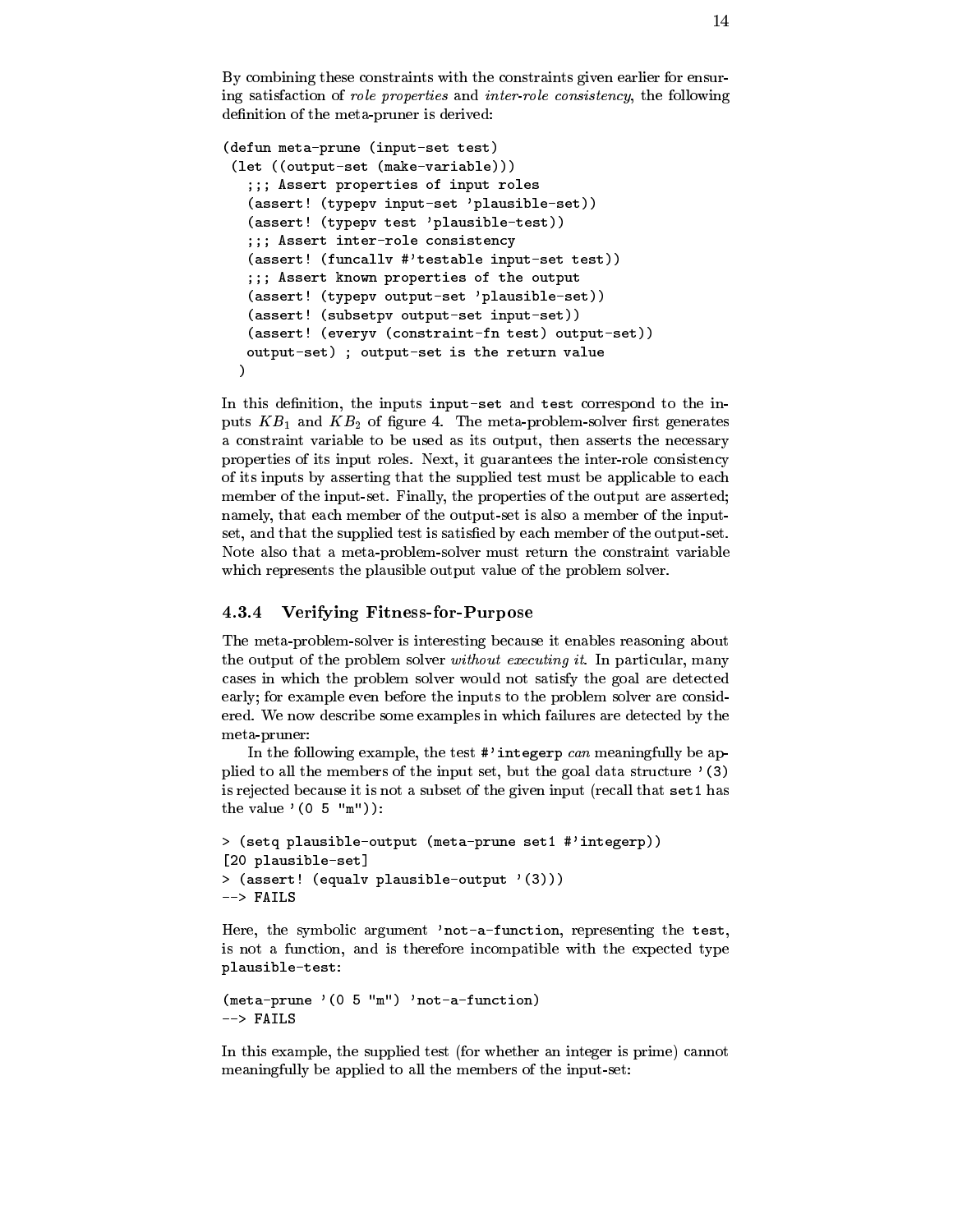```
meta-produced and produced and produced and produced and produced and produced and produced and produced and p
```
#### 4.3.5 Searching for Plausible Configurations

Suppose that several input-sets were available as well as a single goal By produced a contract to discover with the meta-theory it is possible to discover the metawhich is the input-sets planned  $j$  the suppose that  $\alpha$  is the goal  $\alpha$  plane that  $\alpha$ the input-sets were  $\{\}$ ,  $\{0, 1, 2\}$ ,  $\{A, D, C\}$ ,  $\{0, A\}$ ; and that the test prunes away items that are not integers Suppose further that the goal is to obtain the set  $\{0\}$ .

Then the problem is first set up as follows:

```
set are an architecture and are an architecture and architecture and architecture and architecture and architect
nonnumber en annoncmum ber en annoncmum ber en annoncmum ber en annoncmum ber en annoncmum ber en annoncmum be
> (setq goal '(0))
(0)
assert equal prime form and all metals \rhoNIL
```
Notice that no failures have been generated so far, indicating that the task instance is still plausible. The following SCREAMER search idiom returns all input-satisfy that planets are satisfy the goal of the goal of the goal of the goal of the goal of th

```
all-cordering solution kbs static-solution kbs static-solution \mathcal{U}(\mathcal{U})((0 1 2) (0 A))
```
In eect the Muskrat method is recommending to try the input-sets  $\{0, 1, 2\}$  and  $\{0, A\}$  to satisfy the goal. It has filtered out the empty set  $\{\}$ and the set  $\{a\;b\;c\}$  because they do not plausibly satisfy the goal. Notice that  $\{0, 1, 2\}$  does not actually satisfy the goal, but  $\{0, A\}$  does:

```
;;; returns nil because
set-below the process of the set-below of the process of the process of the process of the process of the process of the process of the process of the process of the process of the process of the process of the process of 
external set-communications and the property goals of the property of the property of the property of the property of the property of the property of the property of the property of the property of the property of the prop
NTT.
```

```
;;; returns t because
 set-
prune  A 	integerp returns  which
;;; is the same as the goal
external set-component and the property goal of the property goal of the property of the property of the property of the property of the property of the property of the property of the property of the property of the prope
T
```
# 4.4 Example - Meal Planning

Suppose we are applying a problem-solver which constructs solutions consistent with some given domain and temporal constraints (a design task)--. we have chosen to apply the problem-domain of meal problem- preparation because the domain is rich and challenging, but also easily understood. Furthermore the problem-solving task is analogous to exible design and manufacturing, also called *just-in-time manufacturing*. In the domain of

<sup>&</sup>lt;sup>15</sup>The task is also soluble by two separate problem solvers: the domain constraints are solved by the rst- and the temporal constraints satised by the second [29]. A detailed discussion of the cascading of problem solvers is outside the scope of this paper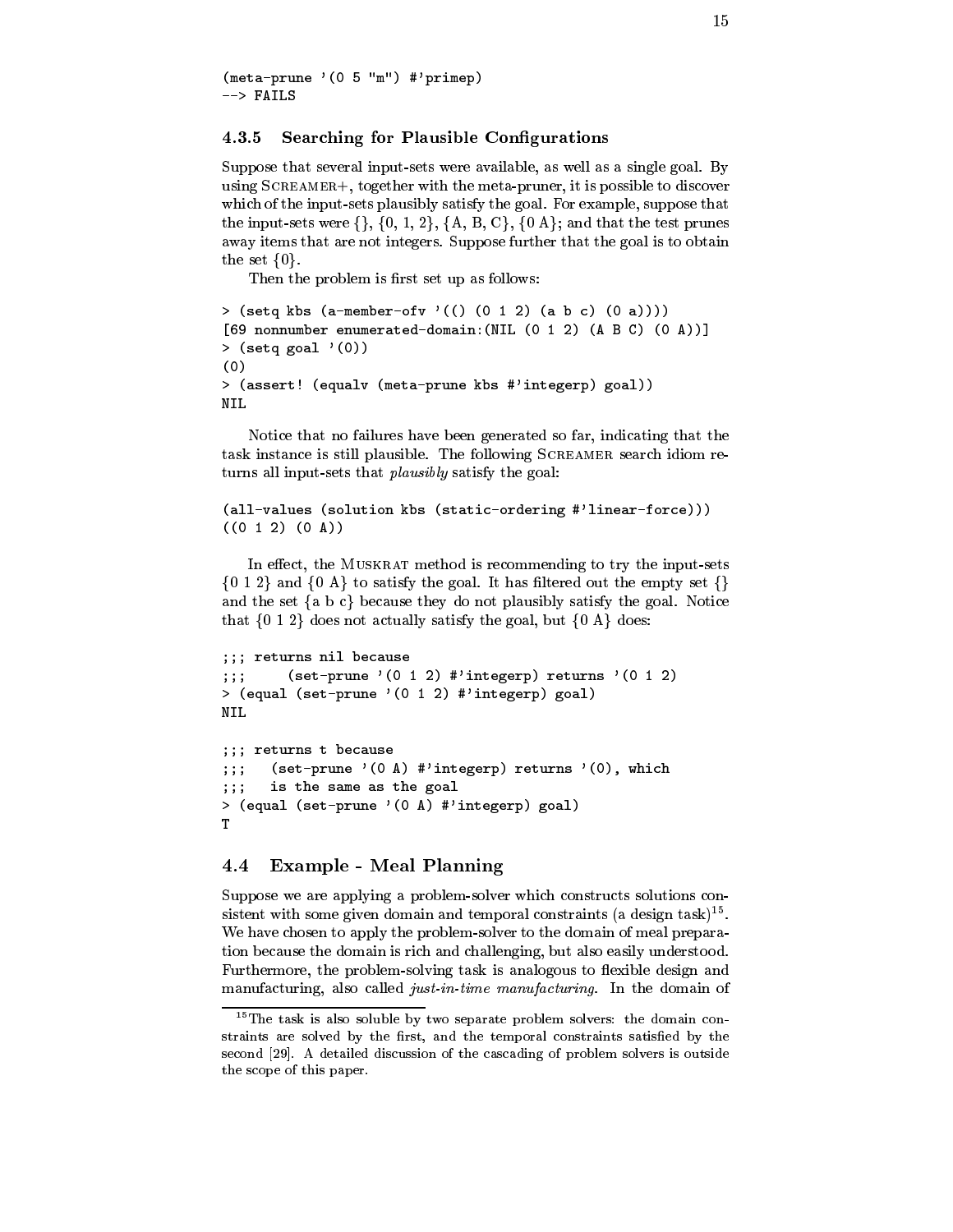![](_page_18_Figure_0.jpeg)

Figure 5: Problem Solving in the Domain of Meal Preparation

meal preparation the designer is used to compose or construct a dish which is consistent with culinary, temporal, and resource constraints, also taking a set of dish preferences into consideration (see Figure 5).

Now suppose that we would like to use plausibility modelling on this problem-solver by constructing its corresponding meta-problem-solver A meta-designer is easy to construct if we neglect the constraints, dish preferences, and the available resources. (Note that neglecting knowledge of inputs will have the eect of producing more general outputs - behaviour that is consistent with the approximation described in section () can meta-designer produces a set of plausible dishes together with their plausible preparation times. These times are represented as upper and lower bounds on the preparation of whole dishes and are derived from knowledge of the preparation times of dish components The upper bound of the dish preparation time is set as the sum of the durations of the composite tasks the lower bound is the duration of the lengthiest task. Constraints from the goal can then be applied to the set of plausible scheduled dishes to see if inconsistencies can be detected see Figure " Note that although we advocate the use of the constraint satisfaction paradigm for the implementation of the meta-level this choice is independent of the implementation method used by the problem solver itself. The independence arises because the metal injurity treats the problem solver as a black box describing only its input/output relationship and not how it works internally.

We have implemented the example using the knowledge provided in Table 1: a list of dish components, together with their component type, a measure of their dietary value, their cost and preparation time. In addition, the designer must be told what it should construct from this knowledge This information is provided by <sup>a</sup> dish ontology which states that <sup>a</sup> dish consists of a main component, together with a carbohydrate component and two other vegetables. Likewise, the cost of a dish is defined to be the sum of the costs of its component parts, and the number of diet points associated with a dish is the sum of the diet points of its components The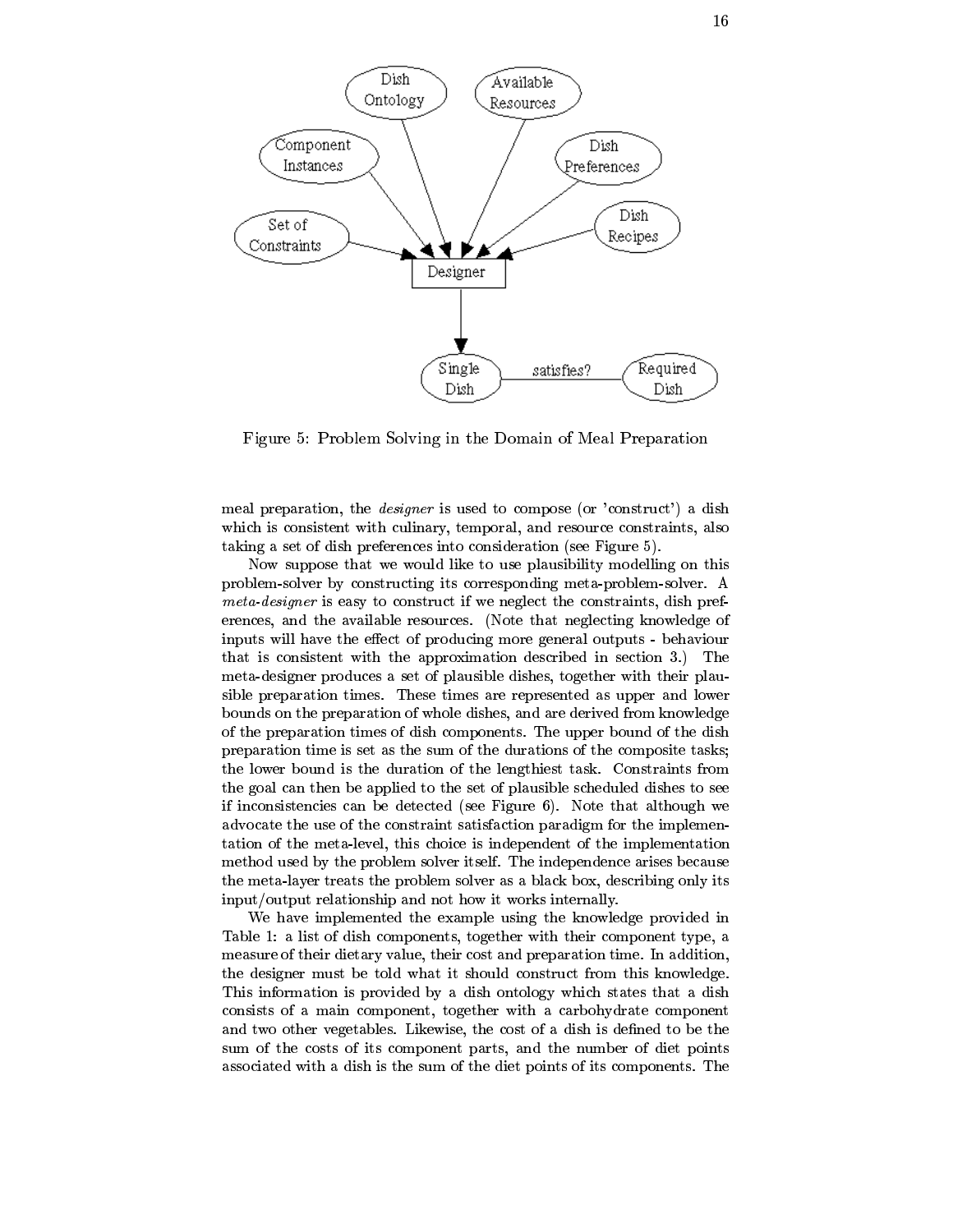![](_page_19_Figure_0.jpeg)

Figure 6: Plausibility Reasoning in the Domain of Meal Preparation

|                                                  | meta-designer generates upper and lower bounds for the preparation time |
|--------------------------------------------------|-------------------------------------------------------------------------|
| of a dish, as described in the previous section. |                                                                         |

| Ingredient name  | Ingredient type                    | Diet<br>Points <sup><math>a</math></sup> | (f)            | $ Cost $ Prep'n<br>Time |
|------------------|------------------------------------|------------------------------------------|----------------|-------------------------|
| Lamb Chop        | Main (<br>$'m$ eat                 | 7                                        | 4              | 20                      |
| Gammon Steak     | Main (<br>$\scriptstyle\rm [meat)$ | 10                                       | 4              | 15                      |
| Fillet of Plaice | Main (fish)                        | 8                                        | 4              | 15                      |
| Sausages         | Main (<br>meat)                    | 8                                        | $\overline{2}$ | 10                      |
| Chicken Kiev     | Main (<br>$\scriptstyle\rm [meat)$ | 8                                        | 3              | 30                      |
| Quorn Taco       | Main (vegetarian)                  | 6                                        | 3              | 10                      |
| Jacket Potato    | Carbohydrate                       | 5                                        |                | 60                      |
| French Fries     | Carbohydrate                       | 6                                        |                | 15                      |
| Rice             | Carbohydrate                       | 6                                        |                | 15                      |
| Pasta            | Carbohydrate                       | 2                                        |                | 10                      |
| Runner Beans     | Vegetable                          |                                          |                | 10                      |
| Carrots          | Vegetable                          |                                          |                | 15                      |
| Cauliflower      | Vegetable                          |                                          |                | 10                      |
| Peas             | Vegetable                          | 2                                        |                | 3                       |
| Sweetcorn        | Vegetable                          | 2                                        |                | 5                       |

Table 1. Meal Preparation Knowledge Used in Plausibility Set Generation

a. Points schemes like these are commonly used by slimmers as a simplification of caloric value When using such schemes- slimmers allow themselves to consume no more than-in-book in a single day than-in-book in a single day than-in-book in a single day the actual limit are sex-car sex-and weight-state of the slight-state of the state of the state of the state of the state of th

The SCREAMER+ implementation makes use of the CLOS facilities offered by defining the set of plausible dishes as a *single object* in which each slot (such as the main component of the dish, the preparation time, dietary points value and cost is constrained to be plausible In practice this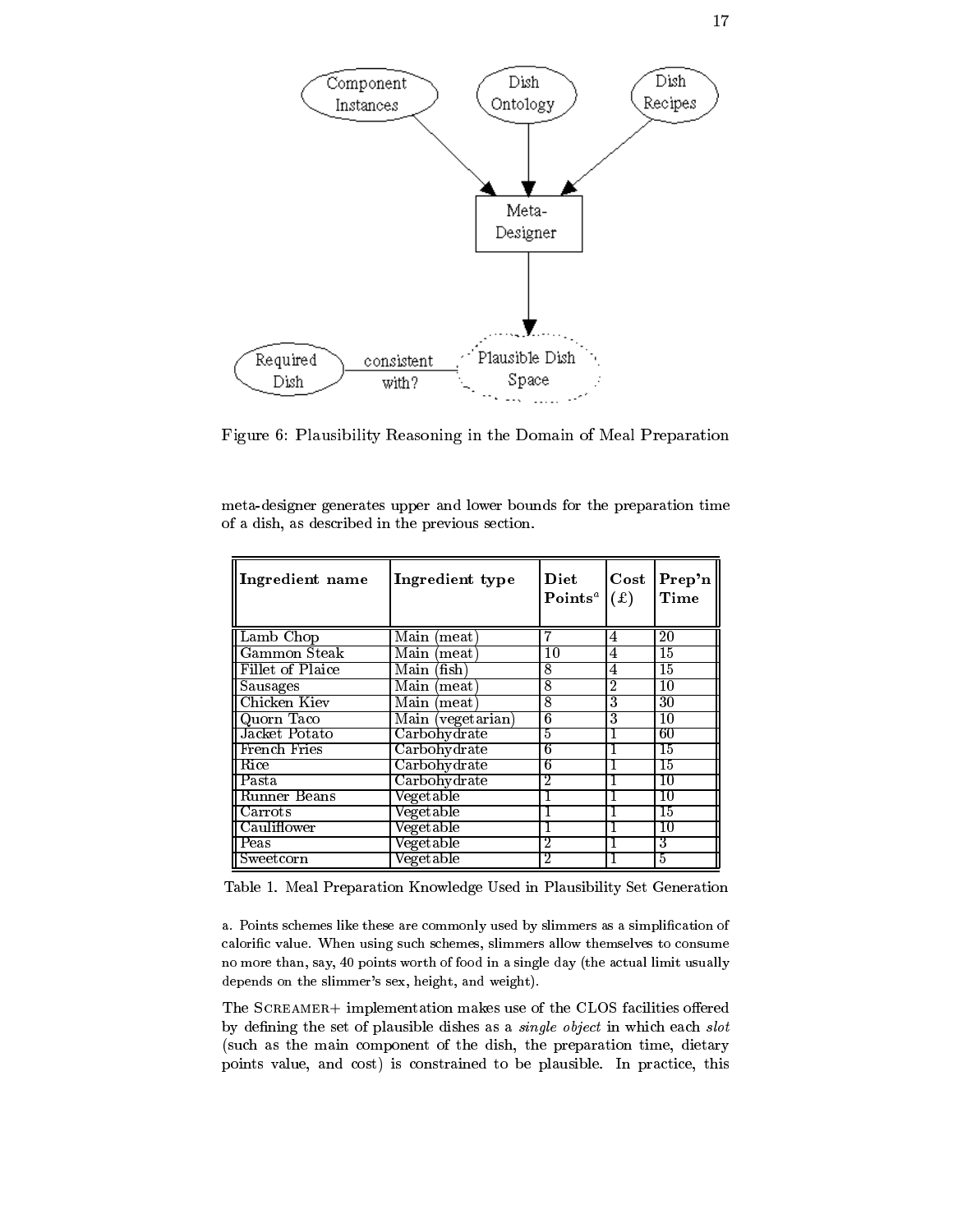means that constraints are expressed across the slots within a single object. If the domain of one of the slot's constraint variables changes, then this causes propagation to the other related slots

For example, let us inspect some plausible dish preparation times and costs

```
;;; Create an instance of the object
;;; An after method asserts the appropriate constraints across
t;;; the object's slots at object creation time.
USER setq my-
dish make-
instance plausible-
dish
;;; Retrieve the value of the duration slot
value (2000) and dish duration and dish duration of the state of the state of the state of the state of the st
[774 integer 10:120];;; Retrieve the value of the cost slot
value my-dish costs and costs are all the costs of the costs of the costs of the costs of the costs of the cos
```
This tells us that a plausible dish takes between ten minutes and two hours to prepare, and costs £5, £6, or £7. Now let us restrict our search to a fish dish, and again inspect the plausible values:

integer enumerated-domain

```
valuev slot-strategies and fish my-sert types are also assert that the strategies of the strategies of the str
NIL
USER slot-
value my-
dish duration
[774 integer 15:105]USER slot-
value my-
dish cost
\overline{7}
```
The plausible range size for the preparation time of the dish has decreased, and the cost of the dish has become bound without having to make any choices of vegetables. If the goal were to have such a fish dish ready in less than quarter of an hour, it would fail without having to know the details of the dish preferences or kitchen resources used by the actual problem-solver and without needing to run the problem-solver

```
USER assert v slot-
valuev my-
dish duration
```
In a similar way, if we define a quick dish to be one that takes less than half an hour to prepare, and a 'healthy' dish to be one that has a dietary points count of 16 or less, then it is easy to discover that there is no such thing as a quick dish that includes a jacket potato, or a 'healthy' dish that includes gammon and french fries!

# 5

In this section we discuss the contributions which MUSKRAT is making and indicate some possible directions for further work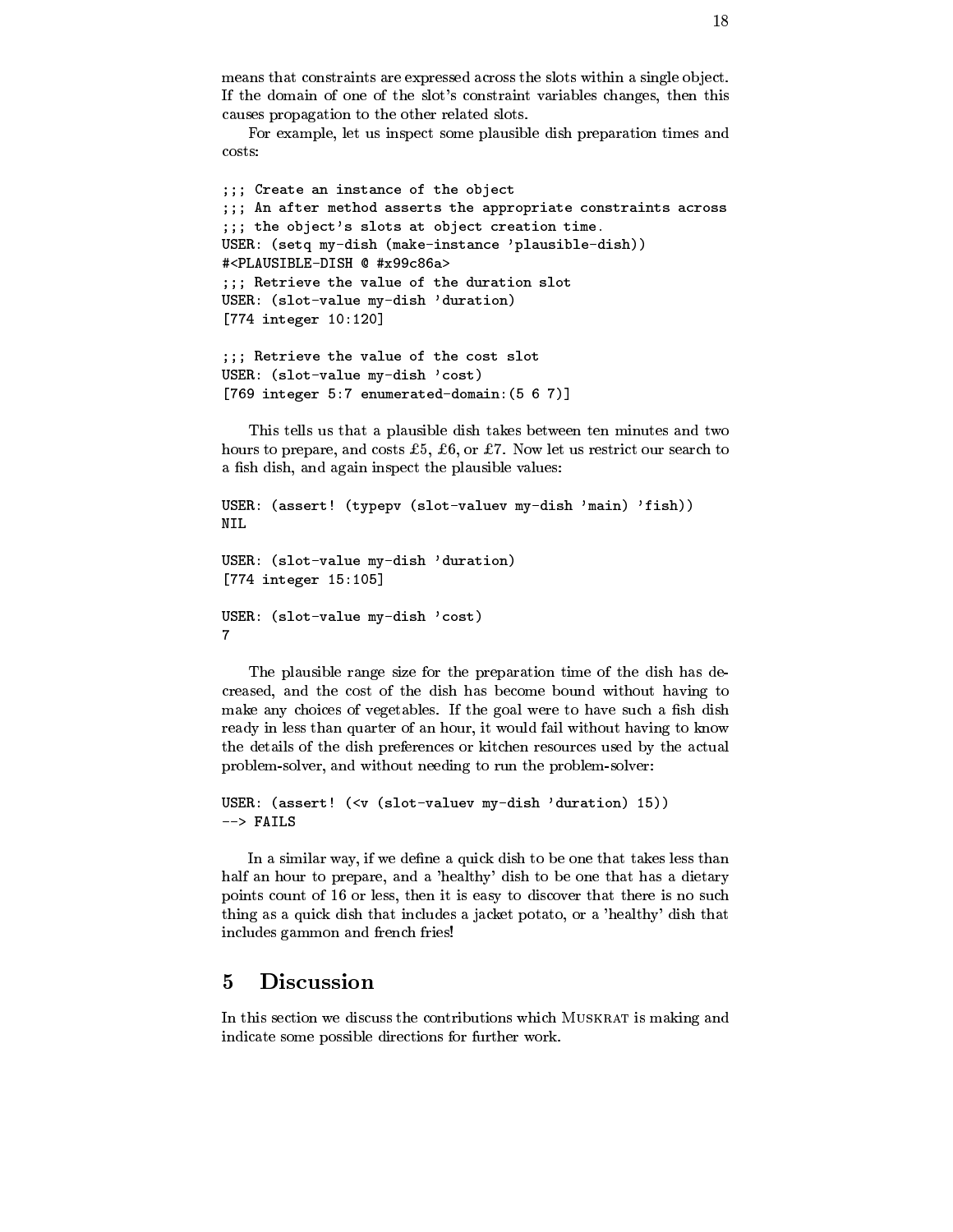#### $5.1$ Contributions

MUSKRAT's contributions include the following:

 A notation for representing the capabilities of problem-solvers together with their relationships to the contents of knowledge sources and a desired goal

 The further development of the technology of constraint satisfaction through our extension to the SCREAMER package;

3. Formulation of the idea of 'economical' problem solving and the investigation of its relationship to the description of problem solving methods

4. Progress towards the provision of a framework that unifies problem solving, knowledge acquisition and knowledge transformation/refinement;

 The development of a method to determine whether it is plausible/likely that knowledge bases can be reused by a particular problem solver to solve a particular task

Our notation for representing the competencies of problem solvers, and the technology we have chosen for proving their properties differs considerably from the related works of Wielinga et al. (Wielinga, Akkermans Schreiber Fensel et al Fensel Schonegge Fensel Schonegge and Pierret-Golbreich Pierret-Golbreich The differences have evolved because we have been working towards a different, but associated, objective. Unlike the methodology of Wielinga et al., for example, we assume our problem solvers exist and seek to describe them as they are, rather than attempting to construct them as we would like them to be. Furthermore, since we are building an advisory system for novice users of problem solvers, we have strong requirements for *operational* descriptions, and a fully automatic proof technique Pierret-Golbreich argues that formal methods should be used to describe problem-solving methods and that this offers a means to decide on a component's reusability. Since such methods are not operational, however, this approach cannot be applied to our problem. Fensel & Schönegge have operationalised their proof technique, but its powerful proof mechanisms are necessarily interactive (Fensel & Schönegge, and  $\alpha$  is a suitable to be driven by notation  $\alpha$  . We not the other order that  $\alpha$ hand, is declarative, operational, and sufficiently expressive to enable the automatic derivation of interesting properties of a problem solver and the knowledge it employs

Our extension to the Screamer package driven by our requirement for a declarative and operational description of problem solvers and knowledge sources, has reached a level of expressiveness that contributes to the field of constraint technology. SCREAMER+ can be used to provide elegant solutions to many of the non-trivial problems cited as soluble by commercially available systems such as CHIP Simonis and ECLIPSE Wallacee novello i la constantia de la constantia de la constantia de la constantia de la constantia de la constantia d has also helped it to gain advantages over its PROLOG-based counterparts such as the ability to assert constraints on expressions that take *functions* as arguments. This is important in the current context when one considers that a function might be the realisation of a PSM

Our ideas of economical problem solving have been motivated by the requirement to generate advice on the suitability of problem solvers 'on the fly' at run-time Conceptually some of the techniques applied can be seen variously as applications of abstraction Giunchiglia Walsh or special cases of generalisation transformations within the plausibility framework of Collins and Michalski Collins Michalski Oroumchian In contrast to these approaches, which classify their methods according to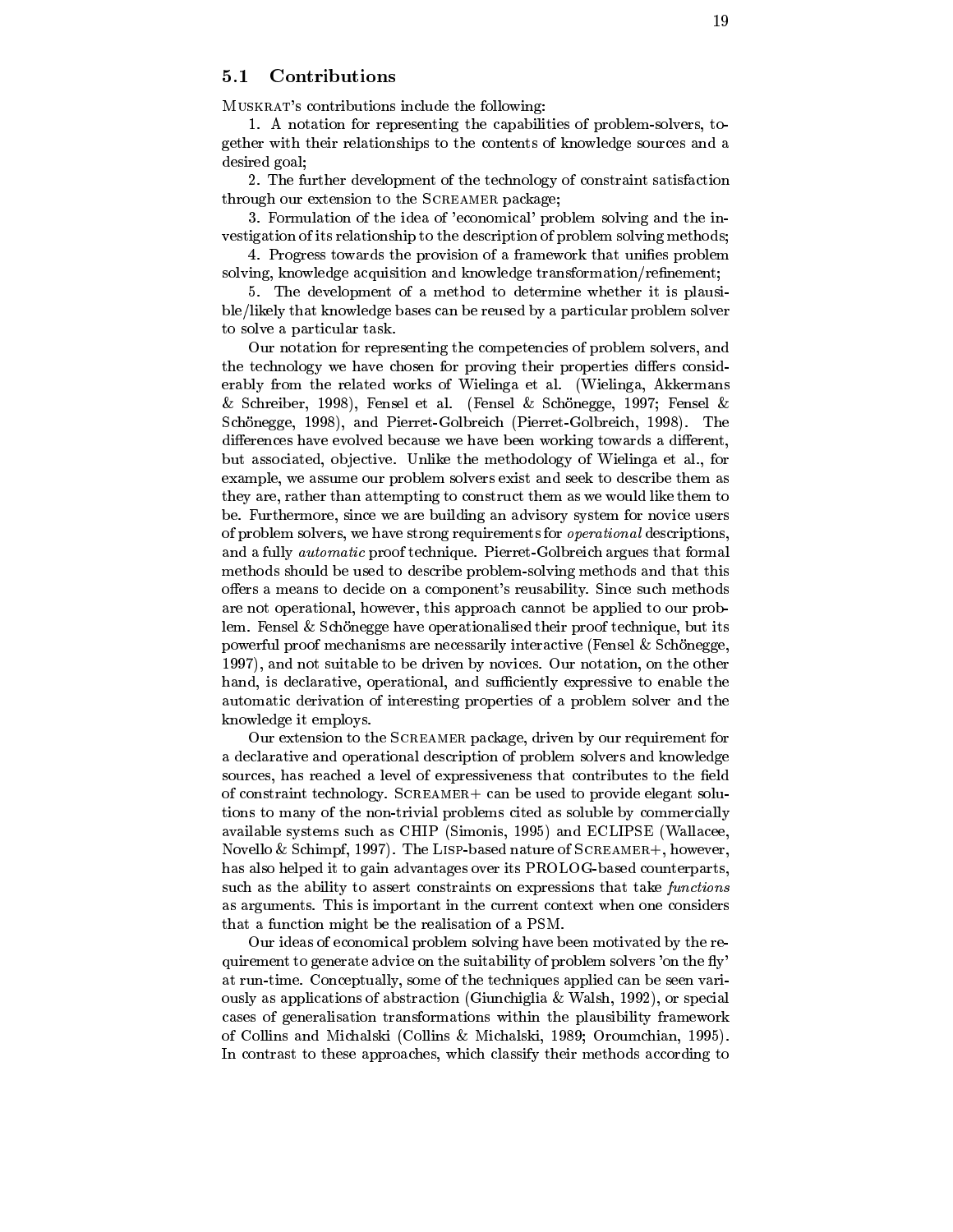the morphology of their mappings we are investigating the knowledge-level dependencies of each technique in terms of domain, task, and method.

The fourth contribution of MUSKRAT is to create a unified framework for problem solving, directed knowledge acquisition, and knowledge transformation. This aim is shared by the generalised directive models  $(GDM)$ work of O'Hara, Shadbolt and van Heijst (O'Hara, Shadbolt & van Heijst, but the significant different different different canter work the significant canter in the significant in the context of analysing source materials and attempting to co-evolve domain ontologies as well as the appropriate model for the task in some cases a KA task is activated. In the case of MUSKRAT, the task to be solved and the problem solver to be used have already been identified. MUSKRAT seeks to discover whether existing knowledge bases can be used without change with the identified problem solver, whether it can be transformed before use, or whether it is necessary to acquire a completely new knowledge base using a KA tool Other work that has sought to provide a common framework for problem solving and KA includes MOBAL Morik et al VITAL  $\mathcal{N}$  and  $\mathcal{N}$  and  $\mathcal{N}$  and  $\mathcal{N}$  are  $\mathcal{N}$  are  $\mathcal{N}$  and  $\mathcal{N}$  are  $\mathcal{N}$ & Plaza, 1997).

Our contribution to the topic of knowledge reuse is most closely related to Puppe work Puppe and the Puppe work Puppe of the Protection of the Protection of the Protection of the Prot Puppe has realised as do OHara et al OHara Shadbolt van height contry that as experts countries which the domain the domain the perspect tives on the task may change, and hence it is highly desirable that acquired knowledge can be used with a different algorithm from the one for which it was initially acquired. Puppe confines his attention to classification tasks, and notes a number of different classification algorithms that process the same information in different ways. He discusses a number of algorithms including CATEGORICAL which produces decision treestables heuristic classiers which use heuristic rules and case-base reasoners Puppes important insight was to reimplement several classiers so that they have common data files that can be readily reused. In MUSKRAT, however, we have set up a more general framework in which a knowledge base initially used with a PSM for a classification task might be reused with a different PSM for synthesis or planning

Prot#eg#es long-term goal is to build a tool-set and methodology for the construction of domain-specic KA tools and knowledge-based systems from reusable components. The project plans to develop a variety of methods and knowledge bases all packaged as CORBA Common Ob ject Request Broker architecture () components armitically components made available on a components are made a server which uses the OKBC Open Knowledge Base Connectivity protocol enabling developers to query the frame-based knowledge with functions such as get-class-all-subs to retrieve classes get-frame-slotsto retrieve slots and get-class-all-instances to retrieve the instances of a class A single method, propose-and-revise, is available within the framework to date, but there are several knowledge bases which have been used for the VT elevator-conguration task U-Haul truck selection as well as the Ribosome and tRNA configuration tasks. In order for a particular method to reuse knowledge from a particular knowledge base a mediator must be manually encoded for each method/ $KB$  pair. However, Gennari et al. (Gennari et al argue that given the similar that given the similar the similar the representations of the representations of the representations of the representations of the representations of the representations of the repre the knowledge bases, there will be many commonalities between the various mediators needed. This already reduces the workload required to produce the mediators, and the Stanford group envisages partially automating mediator production in the future. MUSKRAT's third case (see section 1)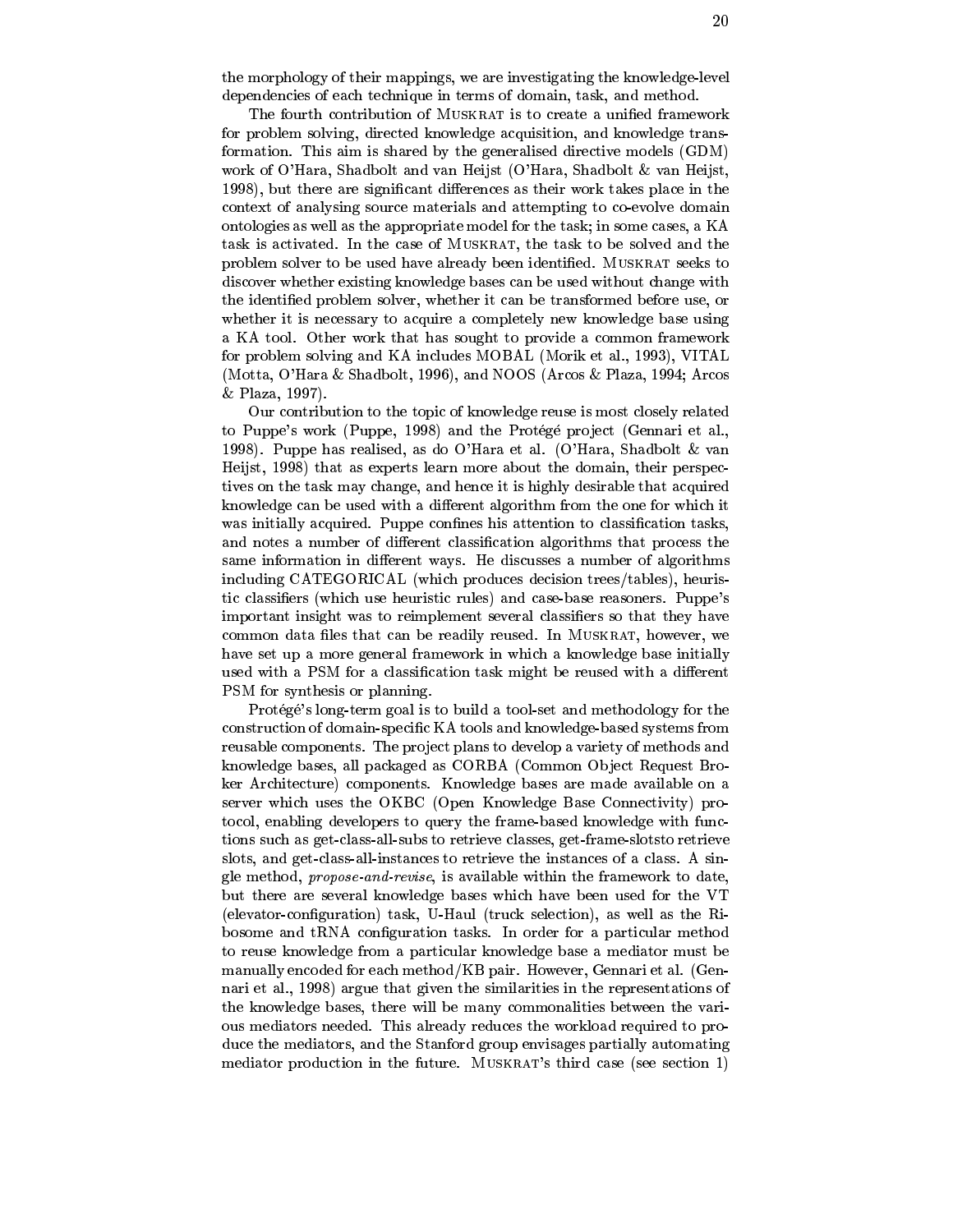corresponds to the situation for which Protégé currently creates mediators. Whilst Protégé assumes that a mediator is necessary, MUSKRAT has evolved a test to determine whether an available knowledge base might be directly reusable for the given task. If this is the case, no mediation or adaptation is required

#### $5.2$ Further Work

The arithmetic example of tness-for-purpose presented in section showed how properties of parity in integer arithmetic can be used to assess the plausibility of an arithmetic equation. Arithmetic expressions were abstracted to their equivalent parity expressions before the precondition was applied Moreover, there was a very close relationship between the precondition and the original arithmetic expression. In such cases, it is possible for the precondition to be generated and conditionally Robertson activities are copied and conditions a class of tasks to be investigated

As an example, suppose again that we would like to compute the plausibility of the arithmetic expression  $22 \times 31 + 11 \times 11 + 13 \times 19 = 1097$ . That is the left-hand side forms the input to the meta-problem-solver and the goalis that the expression plausibly evaluates to the right-hand side We can first rewrite the expression into LISP's prefix notation, giving

Then since the meta-level in this case applies a dierent algebra to the same numbers the corresponding meta-level expression can be generated lifted operators in the ground-and the state of the state of the state of the state of the state of the state o meta-level counterparts meta meta and meta giving

```
meta
 meta meta  
 meta   meta
```
With appropriate constraint-based denitions of the meta-level functions given in White that the goal is  $t$  and the goal is  $t$  and the goal is  $t$  and the goal is  $t$  and the goal is  $t$  and the goal is  $t$  and the goal is  $t$  and the goal is  $t$  and the goal is  $t$  and the goal is  $t$ inconsistent with the value of the arithmetic expression

```
assert meta meta meta se te meta se se s
                              (meta* 13 19)) 1097))
```
the call the constants the constants the constants the constants of the constants of the problem of the problem solver's output and the goal. Note that the precondition to apply to arithmetic expressions varies with the task instance, so it is imperative that the precondition be automatically computed as part of the meta-problem-solver

The approach to tness-for-purpose described in this paper is a binary decision process. That is, a configuration of problem solver and knowledge  $\alpha$  is definition to be either planetic  $\beta$  , and the either  $\alpha$  and  $\alpha$  are under the contract or under the contract of  $\alpha$ is somewhat unsatisfactory, because it provides no information about how much work would need to be done to transform an unfit configuration into a fit one. Rather than introduce a range of numbers that indicate the level of fitness, but do not state where the problems lie, we propose to extend the current model by introducing a lattice (i.e., a hierarchy with multiple inheritance of problem solving roles As we have seen problem solving roles constrain the knowledge they contain to be fit for consumption by a problem solver. The extension would mean organising the criteria, represented by constraint objects, into a multiple inheritance hierarchy. The objects near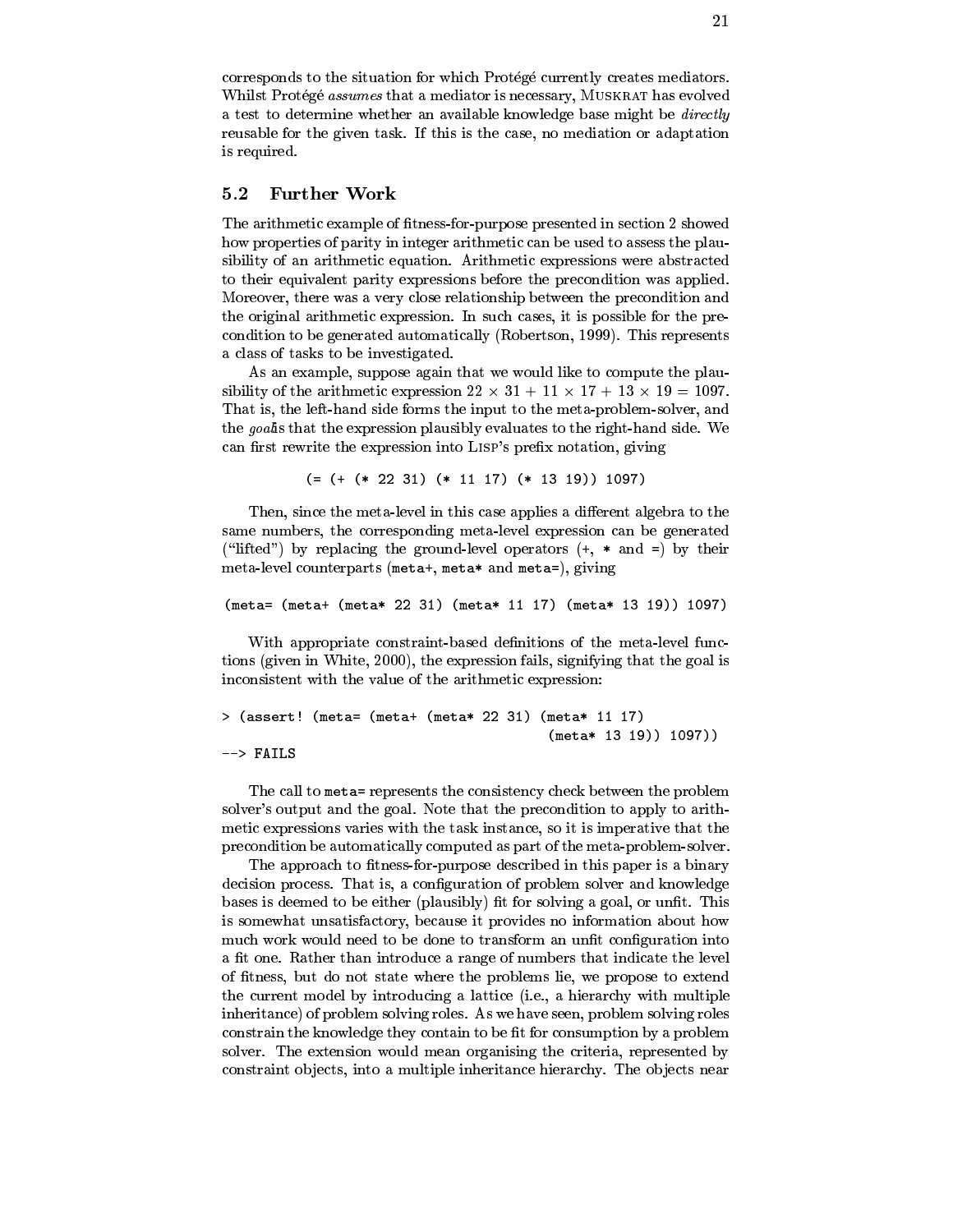the top of the hierarchy are weakly constrained, whereas those nearer the leaves are strongly constrained A tness-for-purpose search would traverse this hierarchy looking for the strongest set of criteria which are fullled by a knowledge base That is if a knowledge base fails to satisfy a given role the search could move to a weaker role parent objecting to see if it is satisfied to by the knowledge base. If this role succeeds, the approach would be able to identify those criteria which are satisfied by the knowledge base, and those which are not. This provides significant information to a user who faces the prospect of fixing a knowledge base to solve the problem.

#### $5.3$ Summary

In this paper we dened the tnessforpurpose of a problem-solving consolver which we are a consistent of a problem-base and a goal consists of a goal construction of the solve We argued that the *plausibility* of a configuration is a tractable approximation to tness-for-purpose Constraint logic programming oers a promising approach to the implementation of plausibility tests because it enables a knowledge engineer to write a declarative metaproblem-solver which makes statements about the relationship between the inputs and outputs of the actual problems this knowledge is coupled with the knowledge is coupled with the knowledge is coupled with the k of some goal that the user is trying to achieve it reduces the space of plausible results in a way that can lead to early failures. A failure denotes the implausibility of the task, a property that can be detected without recourse to running the problem solver

We believe the notion of tness-for-purpose to be important for knowledge acquisition and other fields of software engineering. However, we recognised that such a notion would be of little use without an operational method to support its detection. Our investigation of possible approaches and the construction of the method raised many interesting research questions activities for divided the requirements of the requirements of the requirements of a basic see cases in section and map for the section of the section of the section of the section of the section the further exploration of related issues

### Acknowledgements

This work was financially supported by an EPSRC studentship. The MUSKRAT framework was initially conceived by Nicolas Graner; further inspiration came from the Machine Learning Toolbox Pro ject ESPRIT pro ject We also gratefully acknowledge the comments of Frank van Harmelen and Ken Brown

### References

 $\mathcal{L}$  . Are constructed by Learning into a Learning into a Knowledge construction of  $\mathcal{L}$ Modelling Framework", in Proceedings of the Eighth European Knowledge Acquisition Workshop EKAW LNCS Springer Verlag

 Arcos J L Plaza E Noos An Integrated Framework for Problem Solving and Learning Research Report - Institut dInvestigaci#oen Intellig\$encia Articial IIIA Barcelona Spain

 Benjamins V R Fensel D eds International Journal of Human-Computer Studies Special Issue on Problem Solving Methods, Vol. 49, No. 4.

4. Benjamins, V. R., Plaza, E., Motta, E., Fensel, D., Studer, R., Wielinga,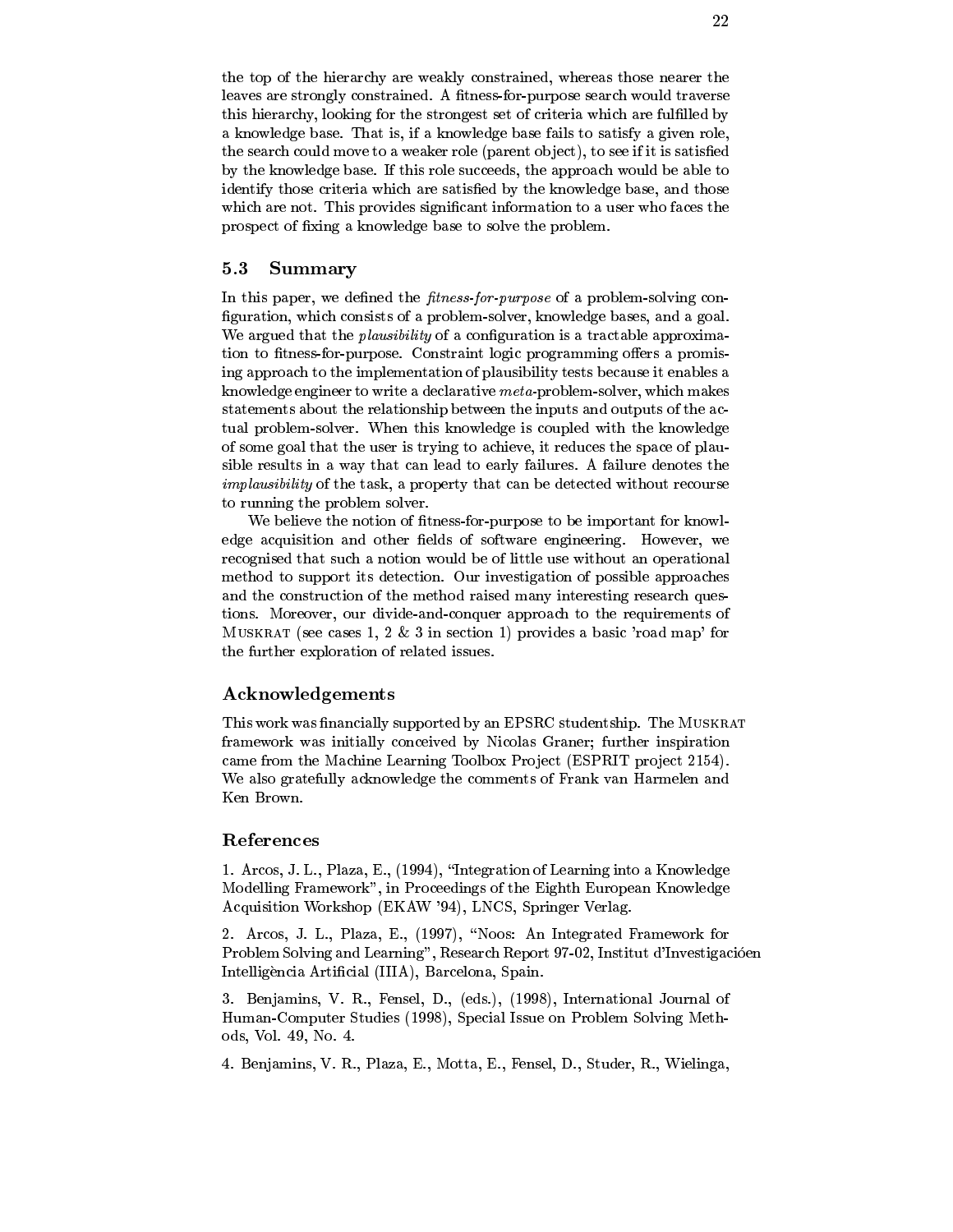an eventual will continue to a static function of the control of the control of the control of the control of t ligent Brokering Service for Knowledge Component Reuse on the World-Wide Web", in proceedings of the Eleventh Banff Knowledge Acquisition for ka alberta Systems Workshop (and wo ), when they would be a strong the system of the system of the system of the system of the system of the system of the system of the system of the system of the system of the system of t

 Benjamins V R Wielinga B Wielemaker J Fensel D "Brokering Problem Solving Knowledge on the Internet", in the proceedings of the Eleventh European Workshop on Knowledge Acquisition, Modeling, and Management Example Property and Management Property and Management Property and Management Property and Ma

" Collins A Michalski R S The Logic of Plausible Reasoning A Core Theory Cognitive Science Vol pp -

 Fensel D Schonegge A Using KIV to Specify and Verify Architectures of Knowledge-Based Systems in Proceedings of the Twelfth International Conference on Automated Software Engineering ASEC- Incline Village, Nevada.

 $\blacksquare$  . Inverse  $\blacksquare$  and  $\blacksquare$  and  $\blacksquare$ ing Methods International of Human-International of Human-International of Human-International organization of No pp -"

General General Machines Harrison Machines Machines Machines Machines Machines Machines Machines Machines Mac CORBA and Knowledge-based Systems International Journal of Humancomputer community in the state of the state of the state of the state of the state of the state of the state o

a Theory of Walsh T Walsh T Walsh T Walsh T Walsh T Walsh T Walsh T Walsh T Walsh T Walsh T Walsh T Walsh T Wa Intelligence Volkswagen and the Society of the Society of the United States of the United States of the United

 Graner N Sleeman D Muskrat A Multistrategy Knowledge Refinement and Acquisition Toolbox", in proceedings of the Second International Workshop on Multistrategy Learning, R. S. Michalski and G. Tecuci Eds pp -

Imielinski T and Limited Reasoning Reasoning Reasoning Reasoning Reasoning Reasoning Reasoning Reasoning Reason in Proceedings of the Tenth International Joint Conference on Artificial Intelligence pp -

athematics and and problem solve-sentent solve-sentent solve-sentence solve-sentence solve-sentence and  $\alpha$ ing", Mathematics Today (Bulletin of the Institute of Mathematics and its . The second contraction of the second contract of the second contract of the second contract of the second contract of the second contract of the second contract of the second contract of the second contract of the second

 OHara K Shadbolt N " The Thin End of the Wedge Efficiency and the Generalised Directive Model Methodology", in Shadbolt, N OHara K Schreiber G Eds Advances in Know ledge Acquisition proceedings of the 9th European Knowledge Acquisition Workshop (EKAW) " Nottingham UK pp -

 OHara K Shadbolt N van Heijst Generalised Directive Models: Integrating Model Development and Knowledge Acquisition", International Journal of Human-Studies Vol. 2019, Journal of Alexandre, Studies Vol. 2019 522.

" Morik K Wrobel S Kietz J-U Emde W Knowledge Acquisition and Machine Learning: Theory, Methods and Applications", Academic Press, London.

and the end of the contract of the contract of the contract  $\mathcal{A}$  in  $\mathcal{A}$  is the contract of the contract of Study in Model Construction and Knowledge Reuse", International Journal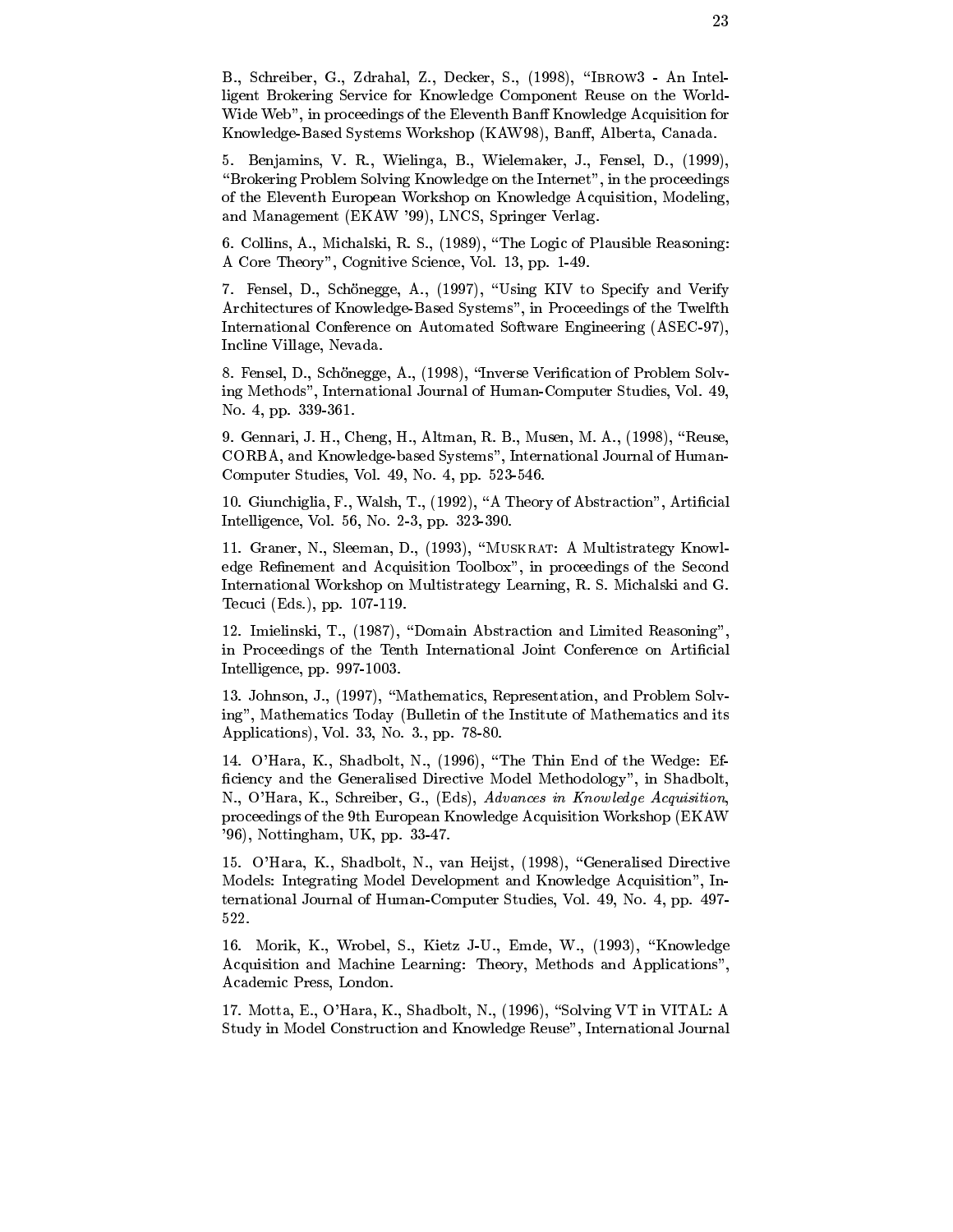of Human-Basic Studies Vol and the Studies Vol and the Studies Vol and the Studies Vol and the Studies Vol and

 Oroumchian F Theory of Plausible Reasoning in Infor mation Retrieval by Plausible Inferences An Application of the Theory of Plausible Reasoning of Collins and Michalski, PhD Thesis, School of Computer and Information Science, Syracuse University, New York.

 Pierret-Golbreich C Supporting Organization and Use of Problem-solving Methods Libraries byaFormal Approach International Journal of Human-Computer Studies Vol No pp -

 Polya G How To Solve It A New Aspect of Mathematical Method", Doubleday Anchor Books, New York.

 Puppe F Knowledge Reuse among Diagnostic Problem-Solving Methods in the Shell-Kit D International Journal of Human-Computer Studies Academic Press Vol No pp "-"

Robertson D Personal Communication

23. Schreiber, G., Akkermans, H., Anjewierden, A., De Hoog, R., Shadbolt, N Van de Velde W Wielinga B Knowledge Engineering and Management: The CommonKADS Methodology", MIT Press, Cambridge, MA, USA.

simonis H  $\sim$  The CHIP System and Its Applications in Montanari U Rossi F Eds Principles and Practice of Constraint Program  $ming$ , proceedings of the First International Conference on the Principles and Practice of Constraint Programming, Lecture Notes in Computer Science Series Springer verlag parameter Springer verlag parameter verlag parameter verlag parameter verlag parameter v

 J M Siskind D A McAllester a Screamer A Portable Efficient Implementation of Nondeterministic COMMON LISP", Technical Report IRCS-- University of Pennsylvania Institute for Research in Cognitive Science

" J M Siskind D A McAllester b Nondeterministic Lisp as a Substrate for Constraint Logic Programming in proceedings of AAAI-

sleep and the Sleep and the Sleep and Sleep and Sleep and Sleep and Sleep and Sleep and Sleep and Sleep and Sleep and Sleep and Sleep and Sleep and Sleep and Sleep and Sleep and Sleep and Sleep and Sleep and Sleep and Slee Acquisition", in proceedings of the Nineteenth Annual Conference of the cognitive Society Cogscillation Case Society Committee Society Committee Society Committee Society Co

. The computation and  $\mathcal{M}$  are the strategies with an application with an application of  $\mathcal{M}$ to the Entscheidungsproblem", in Proceedings of the London Mathematical society, we have the property of the correction of the property of the correction of the correction of the cor

was a generated start with the start of the start weather the start of the start of the start of the start of the start of the start of the start of the start of the start of the start of the start of the start of the star Platform for Constraint Logic Programming", ICL Systems Journal, Vol. 12, Issue 1, May 1997.

 $\blacksquare$  . The Sleeman D  $\blacksquare$  Sleeman D  $\blacksquare$ tion and Reuse of Knowledge Bases in Problem Solving", in proceedings of the Eleventh Ban Knowledge Acception for Knowledge-Based of Knowledgeworkshop (and it is a ji alberta canada canada canada canada canada canada canada canada canada canada canada c

which is seen as  $\mathbb{R}^n$  . The Sleep in  $\mathbb{R}^n$  in Common section in  $\mathbb{R}^n$  and  $\mathbb{R}^n$  is a constraint of  $\mathbb{R}^n$ LISP", Technical Report AUCS/TR9805, Department of Computing Science, University of Aberdeen, Scotland, UK.

white S and S  $\sim$  S  $\sim$  s  $\sim$  s  $\sim$  s  $\sim$  s  $\sim$  s  $\sim$  . The Constraint Constraint Constraint Constraint Constraint Constraint Constraint Constraint Constraint Constraint Constraint Constraint Constraint Constraint C Technology", PhD Thesis, Department of Computing Science, University of